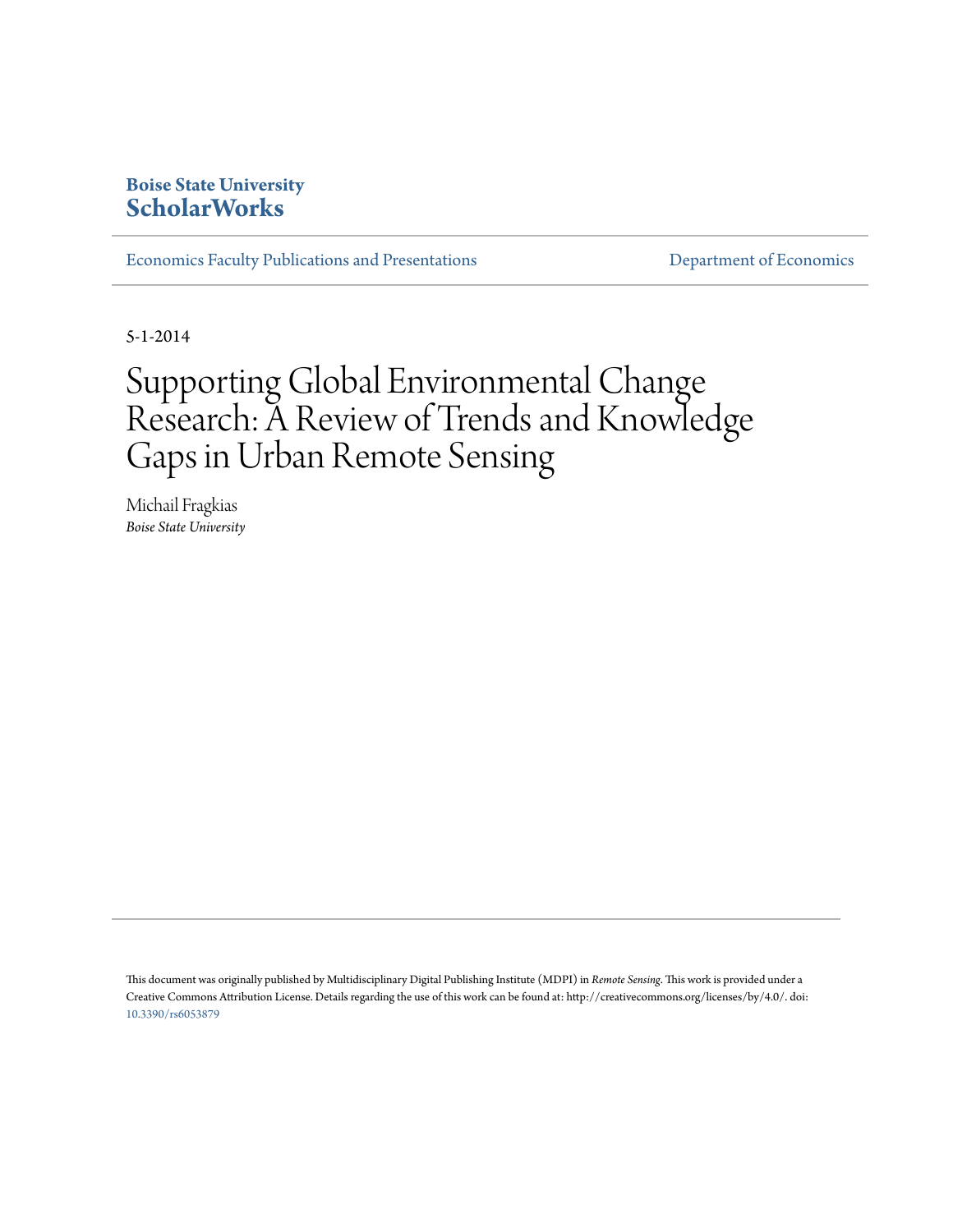*remote sensing* **ISSN 2072-4292** www.mdpi.com/journal/remotesensing **OPEN ACCESS**

*Review*

## **Supporting Global Environmental Change Research: A Review of Trends and Knowledge Gaps in Urban Remote Sensing**

**Elizabeth A. Wentz 1, \*, Sharolyn Anderson <sup>2</sup> , Michail Fragkias <sup>3</sup> , Maik Netzband <sup>4</sup> , Victor Mesev <sup>5</sup> , Soe W. Myint <sup>1</sup> , Dale Quattrochi <sup>6</sup> , Atiqur Rahman <sup>7</sup> and Karen C. Seto <sup>8</sup>**

- 1 School of Geographical Sciences and Urban Planning, Arizona State University, Coor Hall, 5th Floor, 975 S. Myrtle Ave., Tempe, AZ 85287, USA
- 2 School of Natural and Built Environments, University of South Australia, Mawson Lakes Campus, Adelaide, SA 5001, Australia; E-Mail: Sharolyn.Anderson@unisa.edu.au
- $3$  Department of Economics, College of Business and Economics (COBE), Boise State University, 1910 University, Boise, ID 83725, USA; E-Mail: michailfragkias@boisestate.edu
- <sup>4</sup> Department of Geography, Ruhr-University Bochum, Universitaetsstrasse 150, 44801 Bochum, Germany; E-Mail: maik.netzband@rub.de
- <sup>5</sup> Department of Geography, Florida State University, 323 Bellamy Building, 113 Collegiate Loop, Tallahassee, FL 32306, USA; E-Mail: vmesev@fsu.edu
- 6 Earth Science Office, NASA Marshall Space Flight Center, Huntsville, AL 35812, USA; E-Mail: dale.quattrochi@nasa.gov
- <sup>7</sup> Department of Geography, Jamia Millia Islamia University, New Delhi 110 025, India; E-Mail: ateeqgeog@yahoo.co.in
- <sup>8</sup> Yale School of Forestry & Environmental Studies, Yale University, 195 Prospect Street, New Haven, CT 06511, USA; E-Mail: karen.seto@yale.edu
- **\*** Author to whom correspondence should be addressed; E-Mail: wentz@asu.edu; Tel.: +1-480-965-7533; Fax: +1-480-965-8313.

*Received: 11 November 2013; in revised form: 18 March 2014 / Accepted: 20 March 2014 / Published: 30 April 2014*

**Abstract:** This paper reviews how remotely sensed data have been used to understand the impact of urbanization on global environmental change. We describe how these studies can support the policy and science communities' increasing need for detailed and up-to-date information on the multiple dimensions of cities, including their social, biological, physical, and infrastructural characteristics. Because the interactions between urban and surrounding areas are complex, a synoptic and spatial view offered from remote sensing is integral to measuring, modeling, and understanding these relationships. Here we focus on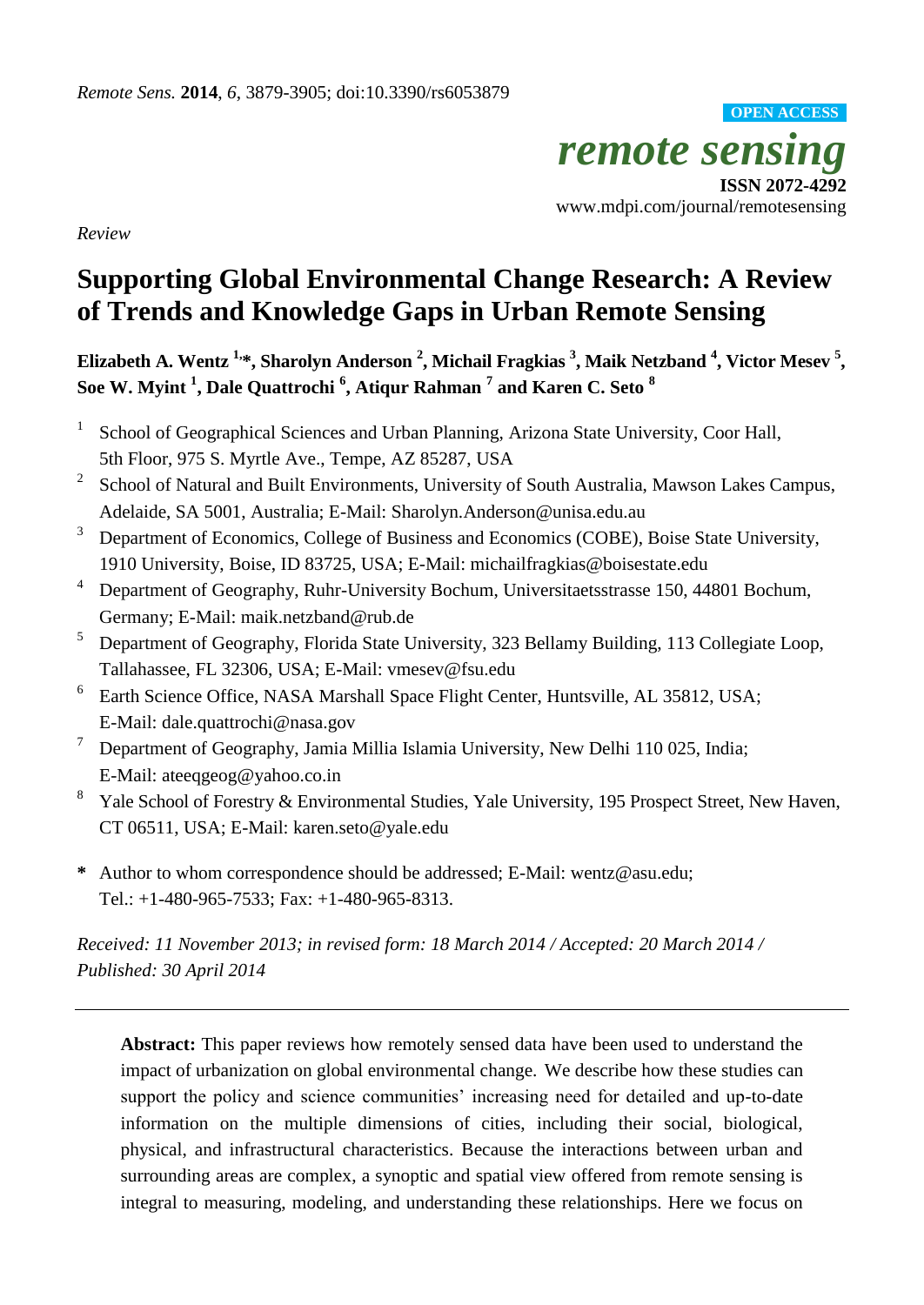three themes in urban remote sensing science: mapping, indices, and modeling. For mapping we describe the data sources, methods, and limitations of mapping urban boundaries, land use and land cover, population, temperature, and air quality. Second, we described how spectral information is manipulated to create comparative biophysical, social, and spatial indices of the urban environment. Finally, we focus how the mapped information and indices are used as inputs or parameters in models that measure changes in climate, hydrology, land use, and economics.

**Keywords:** urban mapping; environmental indices; social indices; climate modeling; socioeconomic modeling

#### **1. Introduction**

Urbanization contributes to global environmental change in numerous ways and across multiple dimensions. Remote sensing can play a key role in providing information on urbanization to help science and policymaking. A key feature to understanding this urbanization process is monitored information on social, biological, and physical conditions of existing and transformed urban areas. Demographic and economic information are typically acquired through population censuses, surveys, and ethnographic studies performed nationally or locally. Information on the biological and physical dimensions of urban areas, such as the built environment and the urban land cover, is often more difficult to obtain. Furthermore, linkages between the social, biological, and physical characteristics are rarely developed because data streams are imperfectly coupled due to poor correspondence between temporal scales (data collection intervals) and spatial scales (administrative units and landscape units).

This scarcity of information comes at a time when the expectations from the policy and research communities require linked information to understand the local environmental impacts of urbanization (e.g., urban heat island or air quality), global environmental change due to urbanization (e.g., climate change), and the impacts of urban living on human well-being (e.g., health and economic outcomes). Recent calls for an "urbanization science" emphasize the need for new directions in data collection and analysis [1]. Remote sensing scientists are beginning to respond to a call to fulfill this unmet need for linked environmental and socio-economic information through remotely sensed data and methods [2].

The goal of this paper is to synthesize the current state of urban remote sensing science and assess how it can support the growing demand for information about the urbanization process and cities as places. We differentiate our review from others urban remote sensing reviews (see [3,4]) by focusing on how remote sensing can support global environmental change research and policy formation. Furthermore, while occasionally mentioned, photogrammetric data and methods are beyond the scope of this paper. Urban remote sensing science is shifting from tradition of data processing to become a foundational role in global environmental change. We focus our review on mapping, indices, and modeling, three interrelated themes (Figure 1). We begin our review by describing how remotely sensed data, with a wide variety of spatial, temporal, and spectral ranges, are used to map key environmental features of urban areas. This is followed by a discussion on representative indices of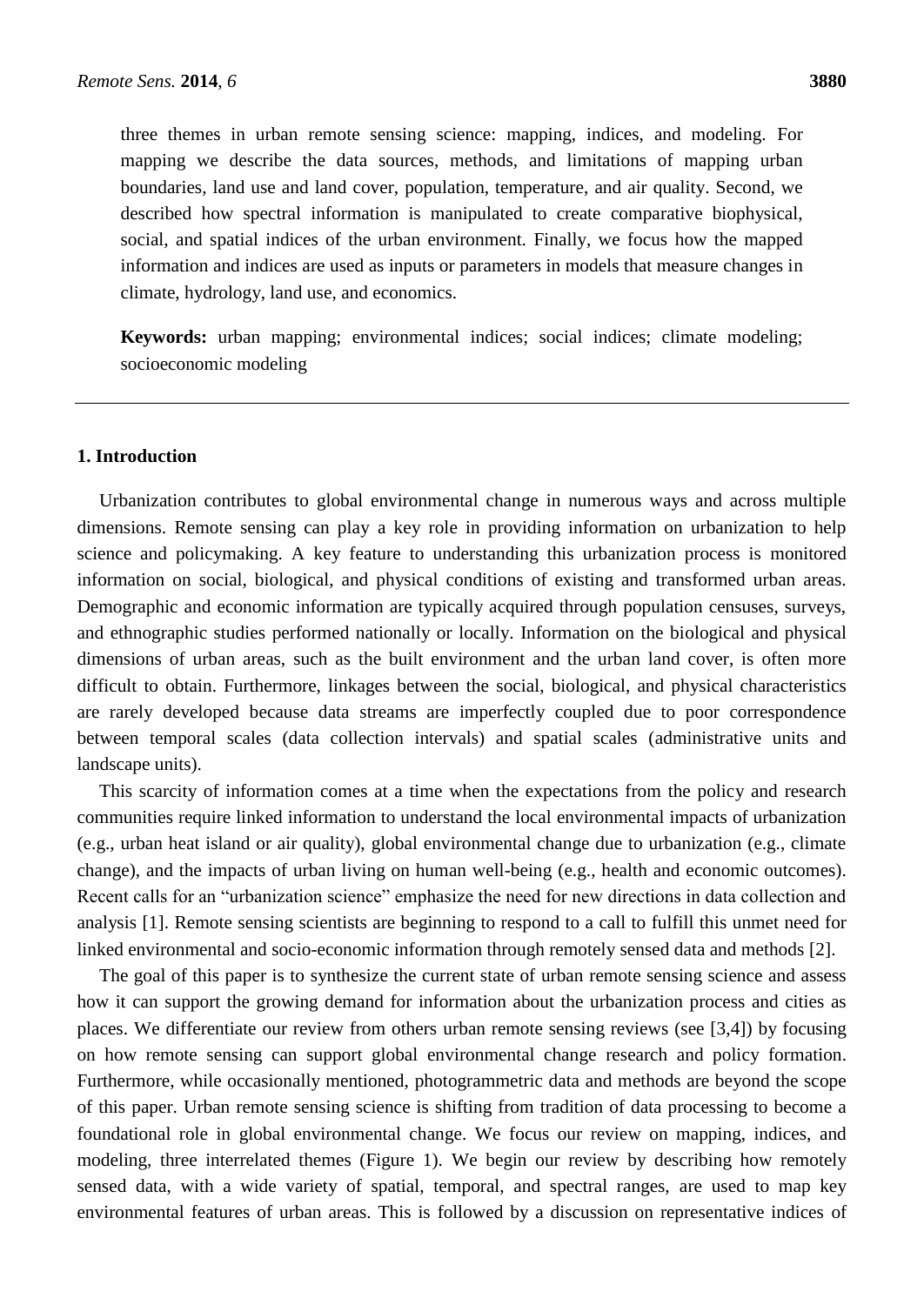urban areas. The subsequent section then explores how the classified images and the indices are used to model physical and social processes. We conclude our literature review by addressing overarching gaps in the knowledge and highlight concrete steps to move forward.

**Figure 1.** The three themes of the literature review are interrelated and form the basic structure to describe how remote sensing data and methods support research in global environmental change.



#### **2. Mapping Urban Areas**

The goal of this section is to describe how remotely sensed data and methods are used to create mapped information of urban areas. Mapping of urban areas can be done for a number of characteristics, including urban extent, urban land cover and land use, urban population, surface temperatures, and air quality. Each section below describes the mapped urban feature, the types of data sources and classification utilized, and research frontiers and challenges.

#### *2.1. Urban Extent*

The earliest urban application of remote sensing was delineation of the urban extent using aerial photography and using this information to monitor urban growth [5]. For global environmental change applications, urban extent monitoring measures where new urban areas are located, describes what type of urbanization has occurred, and leads to insights into the global impacts of this type of land transformation. Early monitoring of the urban extent in the 1970s involved tracking urban growth by identifying pixels as "urban." The main motivation for much of the early research was to document and monitor natural areas, so separating out urban from non-urban was an essential first step. Interest in delineating the urban extent, including the peri-urban, exurbia and the urban-rural fringe, fuels analysis and leads to deeper understanding of urban growth and its impacts [6,7].

The most common data sources for classifying the urban extent include optical sources such as the sensors IKONOS, Landsat, and SPOT. Using hard classifiers, whole pixels are classified as "urban"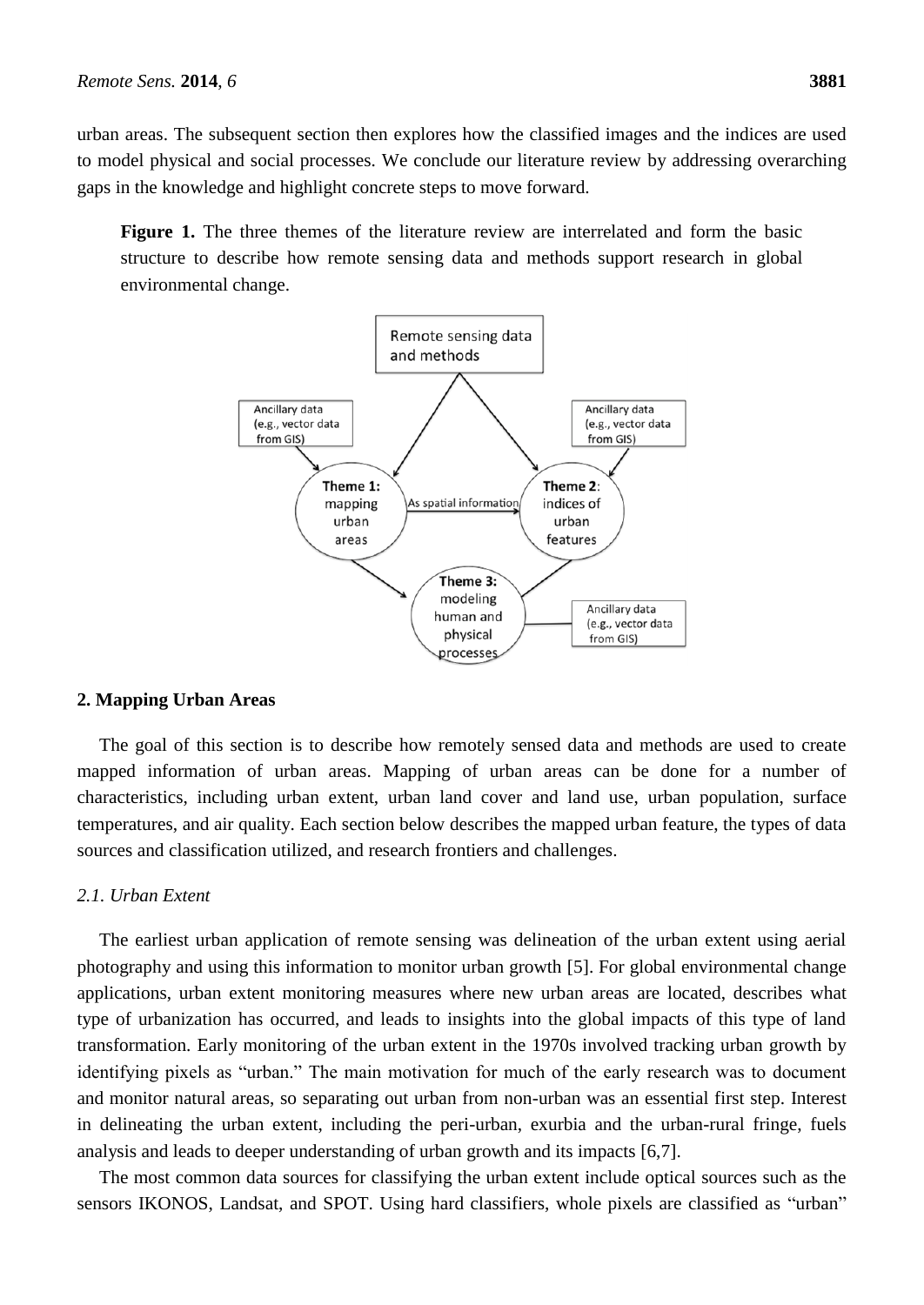based on the spectral signature of impervious surface materials, as reflected from roads and buildings. More recently, data sources such as synthetic aperture radar (SAR) and nighttime lights (from the Defense Meteorological Satellite Program–Operational Linescan Program (DMSP-OLS)) are being used to identify the urban boundary [8–12]. Urban structures, including structure height, can be retrieved via SAR data to identify urban change. Likewise, nighttime lights provide input for measuring the rate of change from undeveloped to developed land when inter-calibration methods are used for consistency in multitemporal images [13]. While lights appear in rural human settlements, which are altered landscapes that are less urban; there is a higher brightness factor in urban areas (Figure 2). DMSP OLS data more accurately identify urbanization in developed countries, but are less accurate in developing countries [14].

**Figure 2.** Use of DMSP OLS to monitor urban growth in Atlanta Georgia and the Colorado Front Range.



Gray = Dim lighting detected in both time periods, but little change in brightness.

### Urban expansion as observed by DMSP OLS nighttime satellite imagery (1992-3 to 2000)

One challenge in mapping the urban extent is misclassification between urban and non-urban surfaces. In sparsely vegetated rural areas, bare rock or fallow land can have a spectral signature similar to urban impervious surfaces [15]. In contrast, some urban areas have a dense vegetation canopy, masking the underlying impervious surfaces [16]. Because of these misclassifications, documenting urban areas is particularly problematic in the transition zone from urban to rural, sometimes called the urban fringe, exurbia, or peri-urban areas [17]. One advantage of nighttime lights data is that they can be used with optical or population data to map the urban extent as a continuous rather than as a binary measure [18].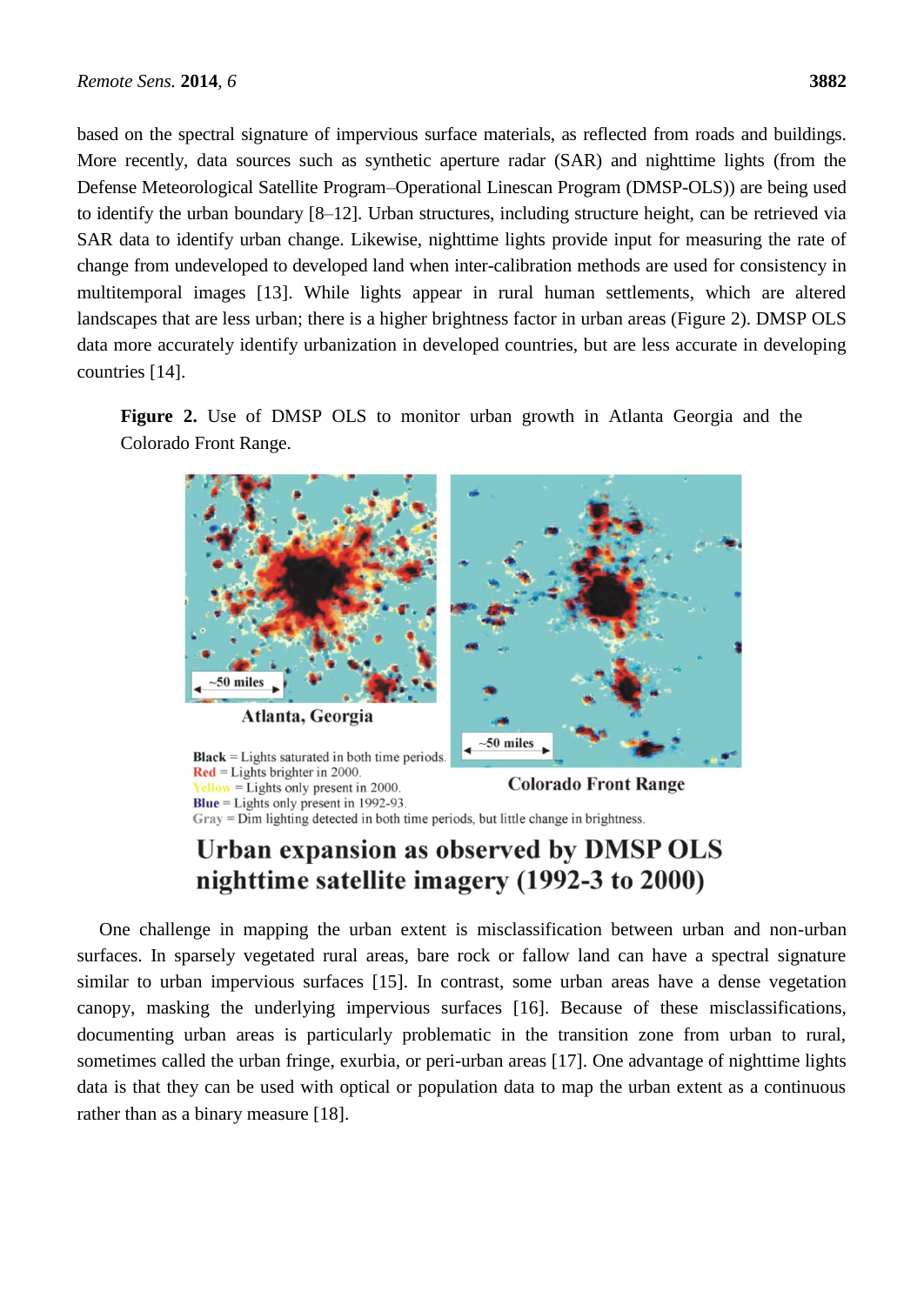#### *2.2. Urban Composition*

Within the boundaries of the urban extent, inter-urban land surfaces are typically arranged in an elaborate tapestry of unpredictable sizes, shapes, and patterns. The goal in mapping this tapestry is to develop manual or automated methods that convert the raw spectral signals reflecting from land cover surfaces into crisp standard categories that represent the physical nature of the surface. Raw data sources typically include aerial photography and multispectral and hyperspectral optical sources, such as those described thus far. Methods for classifying urban land covers include manual classifiers [19], fuzzy and hard classifiers [20], expert systems [14,21], object-based methods [22], machine learning [23], subpixel [24], and urban spectrometry [25].

Image heterogeneity presents a major challenge in land cover classification. Pixels (of any size) in an urban area will contain a mixture of land cover surfaces with a variety of spectral signals. This mixed-pixel problem is partially resolved through a combination of fine resolution data sources (e.g., Quickbird, WorldView-1, -2) and classification methods targeting the subpixel level (e.g., subpixel analysis, spectral unmixing, Multiple-Endmember Spectral Mixture Analysis) [24]. Fine resolution data sources, however, also reflect small urban features that may or may not be part of the classification scheme (e.g., chimneys on rooftops or automobiles on road surfaces). These once invisible features may need to be filtered either during the classification or post-classification step.

Another challenge in urban land cover and mapping is translating land cover categories into land use. Because human land use is difficult to deduce directly from remotely sensed data, the interpretation of land use from land cover is predominantly inferential [26]. Nevertheless, it represents the starting point for measuring a variety of urban processes; from basic morphological changes (numbers of buildings, asphalt length, and extent of green space) to acting as a proxy for more complicated indicators such as quality of life, transport infrastructure, mixture of land use, urban ecosystems, levels of environmental sustainability, and urban structural types [27]. With reliance on context and the spatial arrangement of land cover, inference can best be described as approximate and often results in variable accuracy levels. For example, residential land use is commonly inferred from a collection of small buildings with pitched roofs, usually associated with equally small, vegetated spaces and adjacent to narrow, linear asphalt surfaces. This can result in variable patterns of density and regularity depending on prevailing planning factors of cities across the world. In contrast, commercial and industrial land uses are both inferred from land cover that represent larger, frequently flat-topped buildings, less vegetation, more adjacent imperviousness and wider asphalt surfaces. In response, classification schemes have been designed to produce a more organized and consistent list of definitions, but without using consistent and verifiable metrics [28].

The categories of land cover and land use remain highly dependent on location, data sources, and scale and in any case they pay scant attention to the more conceptual questions related to urban feature identification and links to urban growth. Indeed, these represent more recent developments in research on urban remote sensing, and include work on refining object-based algorithms to measure more complete urban land use features, linking imagery with elevation (e.g., LiDAR) to produce three-dimensional views of the city [29], as well as developing multi-paced dynamic models that add a space-time component for monitoring changes in urban land use [30–32]. Moreover, these are underscored by the search for an appropriate scale of measurement that is compatible with both sensor resolutions and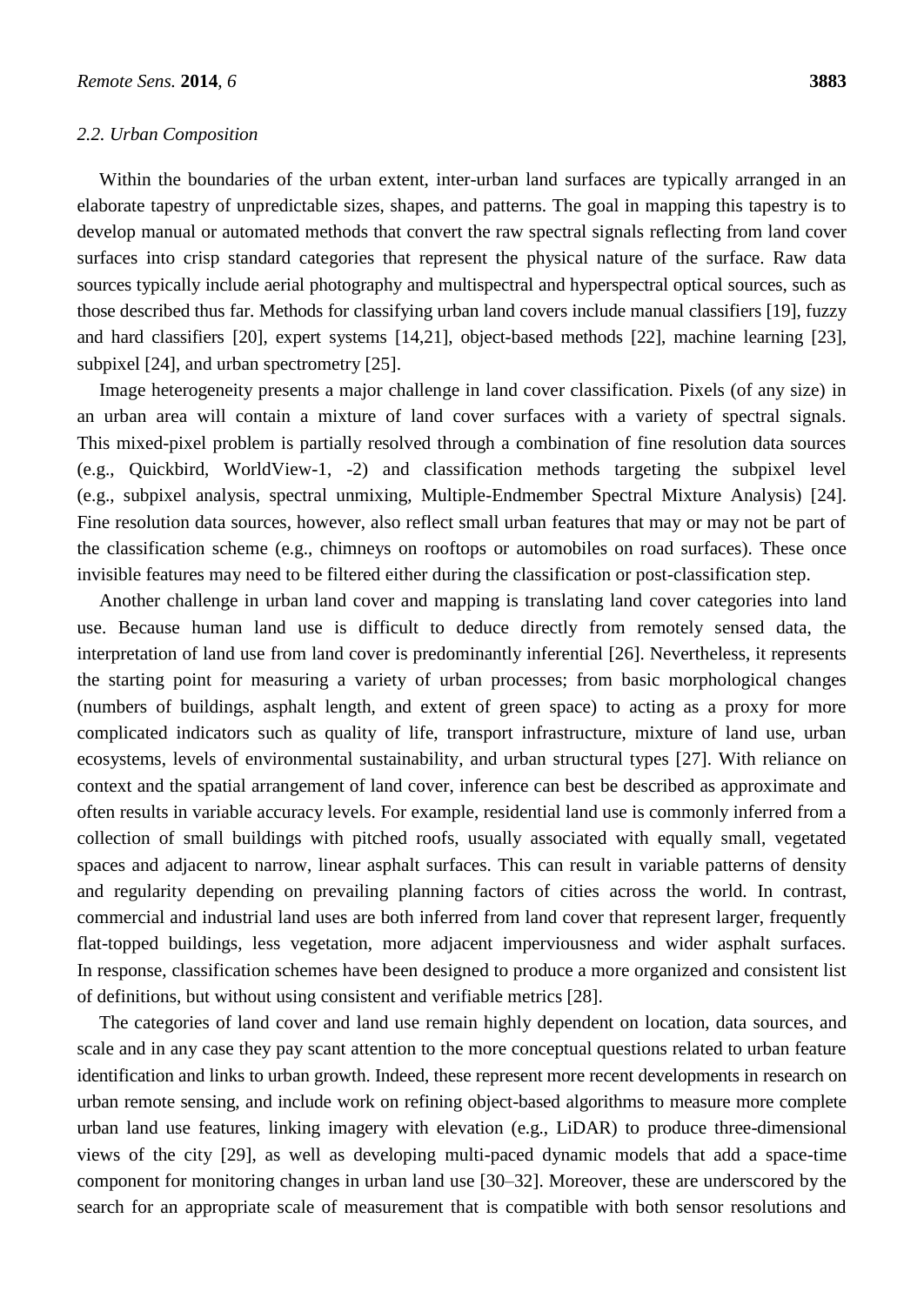level of urban investigation. There are essentially two groups of solutions: one is technical and involves development in sensor mechanics to allow the reproduction of spatial resolution data to match the clarity of aerial photography, and the other is institutional by prioritizing the utility of satellite sensor data for various levels of urban planning needs. The latter would involve equating spatial resolution, coverage frequency, and cost to fit within the range of planning limitations. Detailed and practical street-level planning may still be beyond the capabilities of existing satellite sensor data [33], but at the block and neighborhood scales there are many planning policies that can be based on satellite sensor data, such as measuring building density, greenness-to-imperviousness balances, roof insulation, zoning, and sprawl [34,35].

#### *2.3. Population*

Maps of urban population maps are used to assess health risks [35], to quantify environmental impacts of urbanization [36,37], and to assess urban infrastructures [38,39]. Early work using remote sensing inferred population by counting housing structures in aerial photography or quantifying mixtures or shifts of classified urban land cover [40]. Later, classified satellite sensor data were linked with survey-based population censuses, using, amongst many others, stochastic models [41], and inferential relationships [42–44].

Whichever means are used, population mapping from remote sensing remains approximate at best. Improvements can be achieved, at least ones that represent the basic underlying urban geography if dasymetric techniques are applied to reduce uniformity across census tracts [45]. Further improvements are also possible if intercensal forecasts can establish relationships between total classified residential land use and census totals from a base year. However, population censuses are typical of nations in the developed world; where remote sensing would be even more useful is for cities in the developing world especially for undocumented urban settlements [46,47]. For example, high resolution imagery (WorldView-1, WorldView-2, and Quickbird) was used to estimate populations by occupancy estimates per structure based on structure size and type (e.g., tent, hut, small building) in undocumented urban settlements and displaced populations [48].

#### *2.4. Surface Temperature Mapping*

Numerous studies document the strong relationship between urban land cover classes and elevated land surface temperatures in many different climate settings (see as examples, [49–53]). A unique feature of thermal infrared bands in remotely sensed data is the capability to measure land surface temperatures, and in turn, how these temperatures impact the development of an urban heat island (UHI). The use of satellite-borne infrared data for estimating surface physical properties and other related variables such as heat flux, heat storage, and reflectance, has been widely investigated as recent studies demonstrate (see [54–56]).

Studies on the UHI using satellite derived land surface temperature (LST) measurements have been conducted primarily using NOAA AVHRR data to map regional-scale urban temperatures [57,58]. Landsat Thematic Mapper (TM), Enhanced Thematic Mapper Plus (ETM+) thermal infrared (TIR) data, Terra Moderate Resolution Imaging Spectroradiometer (MODIS), and Advanced Spaceborne Thermal Emission and Reflection Radiometer (ASTER) have all been utilized for local-scale studies of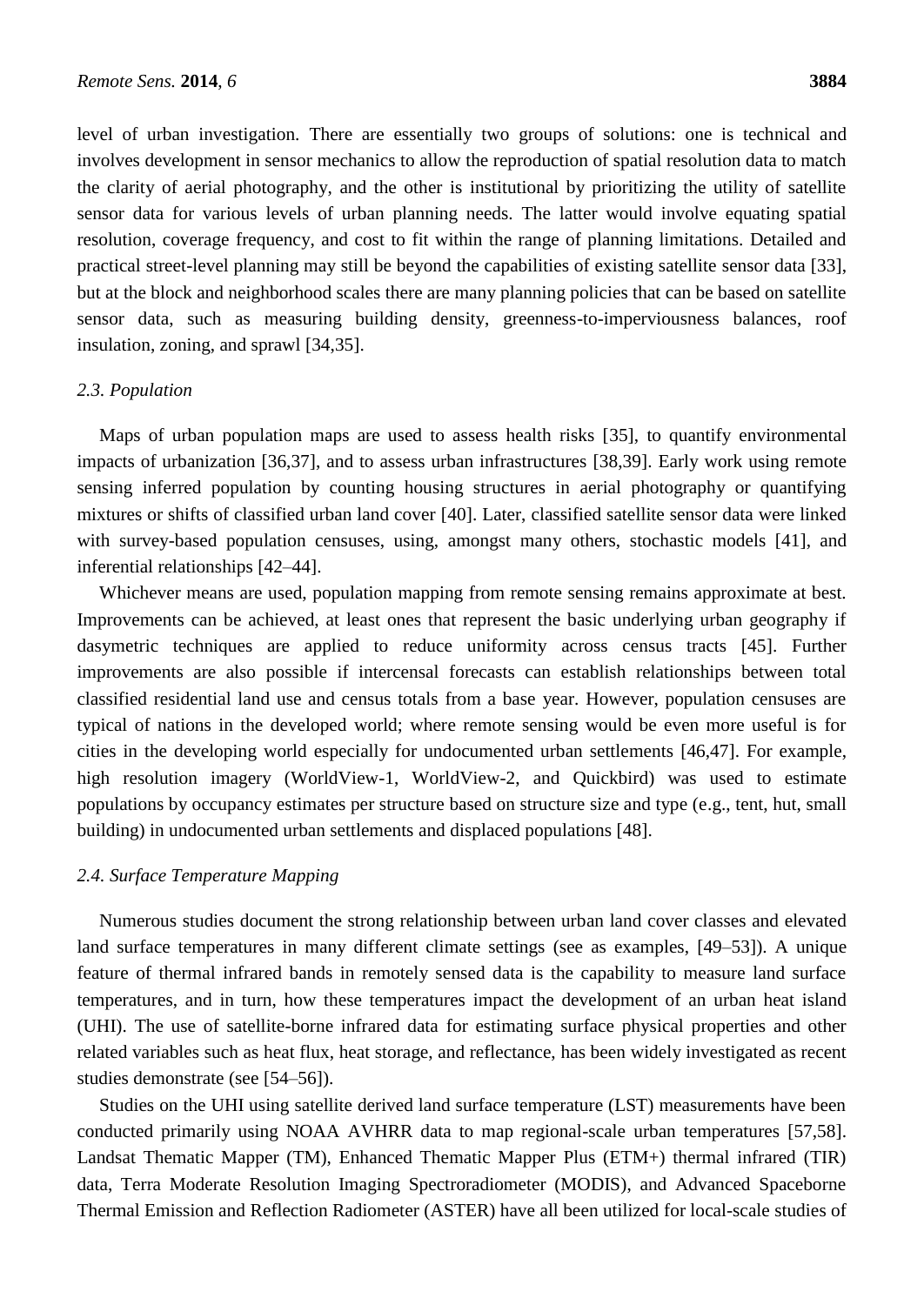the UHI [37,59,60]. All satellite-based studies of the UHI have either assumed or demonstrated a close relationship between the satellite-derived surface temperature and air temperature over land cover surfaces although the precise relationship become complex.

One key challenge with thermal data is that the spatial resolution of these data has not kept pace with the detailed resolution of land cover mapping data sources, which are used to quantify the drivers of temperature variations. Data sources such as Quickbird and WorldView-1, -2 with meter and submeter spatial resolutions along with object-oriented classification methods are commonly used to create high resolution land cover maps. Studies such as [60] demonstrate that surface temperatures vary depending on the spatial clustering or fractions of land cover types. These observations suggest a need for higher resolution thermal mapping to better understand the complex relationship between the drivers and variations of the thermal surface. Airborne thermal mapping, with ~4 m and finer spatial resolution, offers the potential for high resolution access to thermal imaging for urban areas but these sources are less available than sensors on satellites [61]. This is illustrated in Figure 3 [62] where high spatial resolution (10 m) thermal infrared data are used to quantify daytime and nighttime surface temperatures in the Atlanta, GA central business district. Individual building rooftops can be discerned from these data which is not possible from coarser resolution thermal infrared satellite data (e.g., Landsat, ASTER, MODIS).

**Figure 3.** Daytime and nighttime airborne thermal infrared data collected at 10 m spatial resolution for the Atlanta, GA central business district. The high spatial resolution of these data permits the quantification of thermal responses from individual surfaces, including rooftops [62].

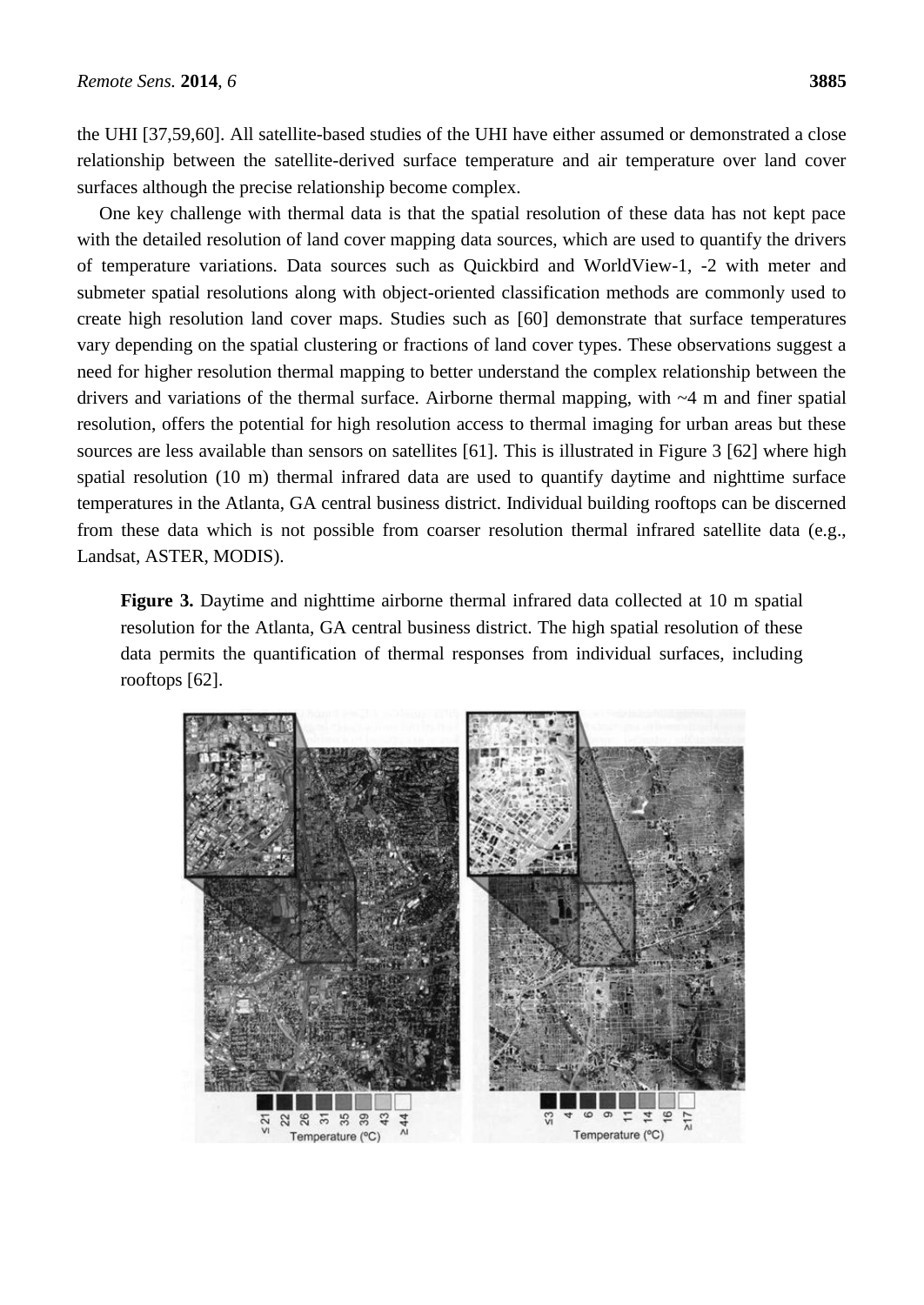#### *2.5. Air Quality*

While tangible physical features at ground surface are the dominant targets for measurement by sensors that address urban environmental issues, aboveground phenomena, such as atmospheric moisture and air pollution, are also critical for generating complete views of the environmental changes made by urbanization. Pollutants and particulate matter, especially carbon monoxide (CO), nitrogen dioxide (NO<sub>2</sub>) and sulphur dioxide (SO<sub>2</sub>) degrade urban air quality affecting human health range from minor breathing problems, to asthma, heart diseases and lung cancer. The role of remotely sensed data is to help monitor the levels of air pollution, systematically, consistently, and frequently [63].

The most widely recognized sources for acquiring information on air pollution are two sensors onboard NASA's Terra satellite. One is the Measurements of Pollution in the Troposphere (MOPITT) sensor, which began daily data collection of CO concentrations profiles at a  $\sim$ 22 km spatial resolution in March 2000 along with other atmospheric measurements such as surface temperature and atmospheric moisture [64]. The other sensor onboard Terra is the MODerate resolution Imaging Spectro-radiometer (MODIS) at a spatial resolution between 250 m and 1000 m globally on a one to two day cycle. MODIS is used for mapping atmospheric information such as measurements of ozone and aerosols. While the MOPITT and MODIS data are both operational for monitoring atmospheric patterns at the global and regional scales, their coarse spatial resolutions limit their practical use for mapping detailed variations over urban areas [65].

Despite challenges with the coarse resolution, several studies using MOPITT data in urban areas have helped to measure variations in CO linked to levels of urban automobile travel [66,67]. MOPITT measurements of CO combined with the WRF-Chem climate model, before and during the Beijing Olympics suggest that reductions in urban emissions could be met from urban traffic controls [68]. Indirect air quality modeling efforts also rely on remotely sensed data sources, in conjunction with NDVI and land use data as inputs to a regression model that maps atmospheric gases including nitric oxide, nitrogen dioxide, and nitrogen oxides, and carbon dioxide in urban areas [69,70].

#### **3. Urban Indices**

The data sources and mapped information described in the previous section can be re-organized or integrated with other sources to create indices that offer comparative metrics of the urban environment. In this section, we discuss common biophysical and socio-economic urban indices. We describe how they have been used to better understand the global environmental impact of cities, by describing the data and methods to calculate the indices, and limitations or possible future directions.

#### *3.1. Biophysical Indices*

Biophysical indices are numerical values of the biological or physical environment used to facilitate relative comparisons over space and/or time. The primary biophysical indices in urban settings using remotely sensed data aim to quantify vegetation, built-up, and water. These indices are primarily derived from passive sensors through a mathematical combination of different bands. In addition, we also describe the development and use of indices that use active sensors and ancillary data sources to calculate an index.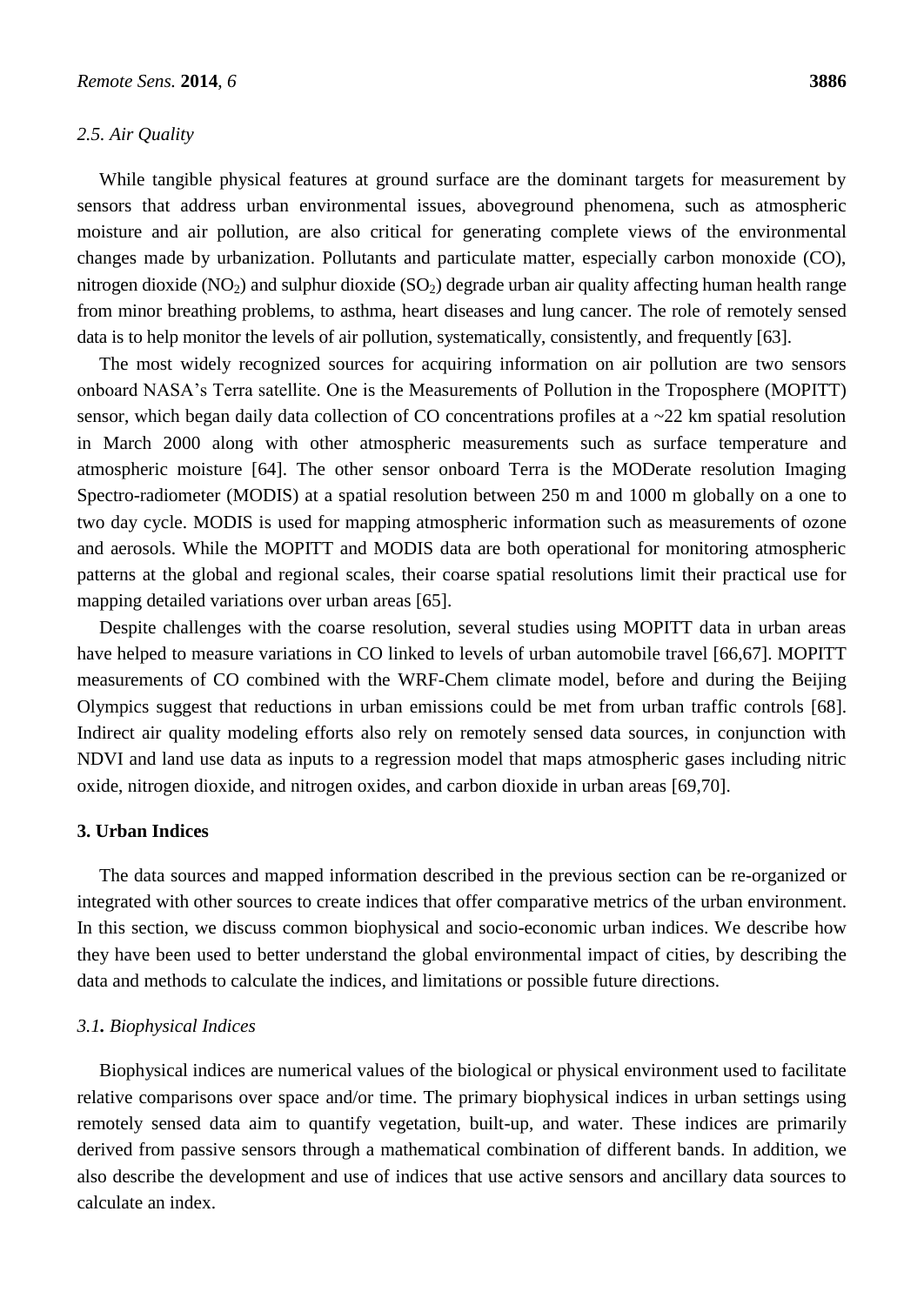Vegetation or green indices are widely used to understand the impact that urbanization has on the local and global environment. Vegetation indices quantify the relative amount of photosynthetically active vegetation on the Earth's surface, often from a ratio of the near infrared and visible bands of the electromagnetic spectrum derived from data sources such as MODIS and Landsat. Urban heat island and air quality research often rely on these vegetation indices [58,71] to calculate the cooling effect of vegetation, to quantify the role vegetation plays in improving air quality [72], and links to socioeconomic patterns [73]. Researchers have also explored how urbanization has altered net primary productivity (NPP) [74] showing losses in temperate regions and decreases in arid regions [75]. Vegetation indices are also used to model changes in surficial biogeochemistry such as nitrogen across an urban gradient showing differences between high density urban, suburban, and rural areas [48].

Vegetation indices are often used in combination with a water index, such as the normalized difference water index (NDWI) to characterize urban environmental features. The NDWI characterizes the liquid water within vegetation by incorporating two different near infrared channels measured as a ratio, much like NDVI. The NDWI in urban areas has been used to further characterize the urban heat island [76], to describe the intensity of vegetation water use [77], and to assist in water boundary delineation [78].

The biophysical index that characterizes urbanization is the built-up indices, which quantify varying factors of the biophysical environment such as impervious surfaces, building density, and urban infrastructure [79–84]. Built-up indices aim to simplify the mapping process from a land cover classification approach to a comparative metric [79], to rapidly access urban growth [80], and to characterize urban typologies [81]. The common built up indices include the normalized difference built-up index (NDBI), which is a binary index based on subtracting a vegetation index from a ratio of TM bands 4 and 5. Research to improve NDBI involves converting it from a binary to a continuous index [79]. Similarly, the normalized difference impervious surface index (NDISI) quantifies the percentage of impervious surface in a pixel [82]. Other adaptations of NDBI such as the index-based built-up index (IBI), the biophysical composition index (BCI), and the normalized difference impervious surface index (NDISI), use a combination of a vegetation index, water index, bare soil index, and the NDBI to provide coverage for a range of land cover types [78,80,84]. For example, findings show that manual methods of land cover classification compared favorably with NDBI but automated methods such as maximum likelihood performed poorly [80]. This suggests that built-up indices perform well when quantifying change in multitemporal images. Figure 4 shows example indices of NDVI, NDBI, and NDWI generated from Landsat TM image over Las Vegas.

Recently, a new spectral index, the Vegetation Adjusted Nighttime Lights (NTL) Urban Index (VANUI), combines MODIS NDVI with DMSP/OLS NTL and reduces the effects of the NTL saturation in urban areas [85]. VANUI maximizes the variability of the NTL signal within urban areas, and corresponds to specific biophysical or urban characteristics, and can be useful for studies of urban structure, energy use, and carbon emissions. Further studies are needed to correlate VANUI and other built-up indices with environmental changes across a spectrum of urban settings.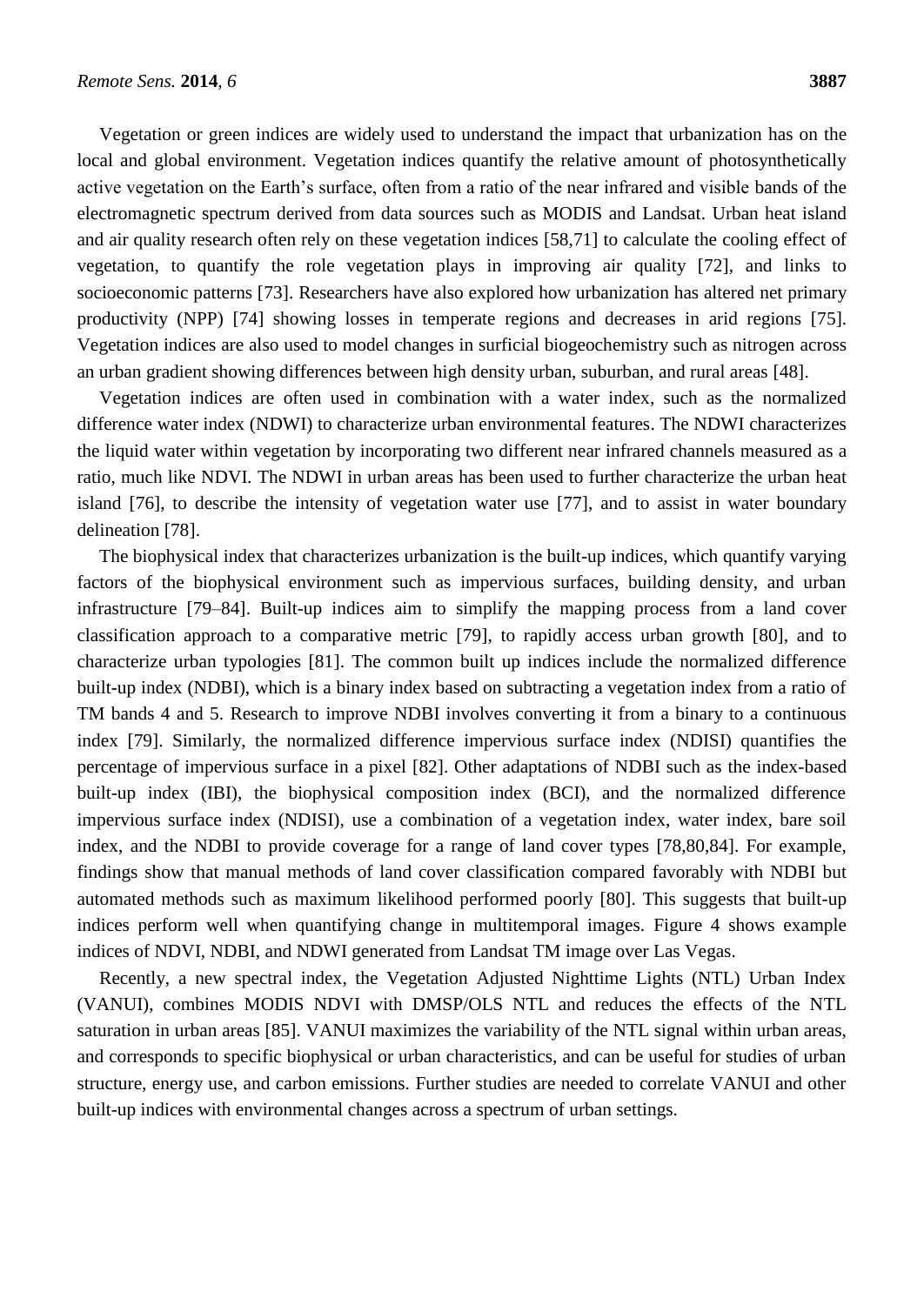**Figure 4.** Example indices generated from Landsat TM over Las Vegas: (**a**) NDVI; (**b**) NDBI; (**c**) NDWI.



#### *3.2. Social and Economic Indices*

Many socio-economic indices aim to quantify the combined effects of social and economic factors that influence an individual's or a household's well-being. Typically, data on race, marital status, and education are acquired through population censuses, surveys, and ethnographic studies performed nationally or locally rather than from remotely sensed data sources. Recently researchers have explored how to capitalize on remotely sensed data to augment census and survey data. Additionally, remote sensing has been used to characterize living conditions of poor urban neighborhoods such as slums, informal settlements, marginal areas and low income neighborhoods through a combination of fine and coarse resolution data and often ancillary data [86–88]. Poverty and sub-standard housing in complex, cluttered, uncontrolled, and fast growing urbanized regions can be measured with very high spatial resolution remotely sensed data and associated geospatial techniques [89], however many challenges remain. The building materials in slums are very heterogeneous and thus are difficult to classify. Even more challenging, slums are characterized by both their physical environment (e.g., housing type) as well as socioeconomic characteristics (e.g., lack of indoor plumbing). Remote sensing studies of slums assume a strong correlation between these two elements, but this is not always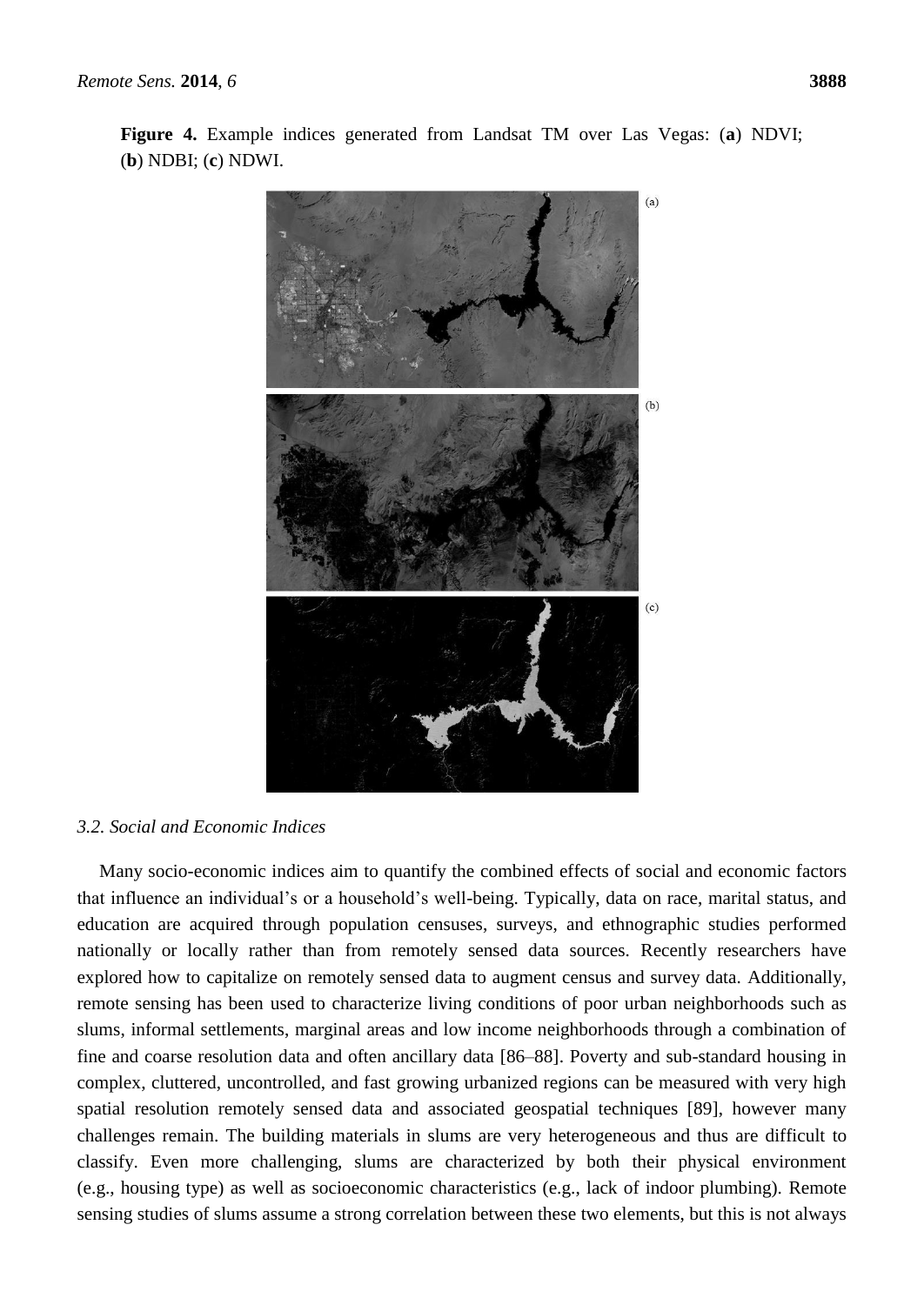true. Research estimated poverty using spatial indicators, such as roof densities, irregular road structures, and vegetation/impervious surface indices to characterize the physical environment (e.g., V-I-S) [88,90]. Based on these indicators, most researchers have identified, delineated, and rated neighborhoods, often to find correlations between economic variables and "positive" (e.g., vegetation) or "negative" (e.g., asphalt) environmental conditions [89,90]. In terms of the urban vegetation pattern (often analyzed with the NDVI) existing vegetation and other open areas are considered as positive urban structure elements regarding their ecological (biodiversity, production of oxygen) as well as their social function for individual recreational purposes and as socializing meeting-points. Water as a potential source of disease and the road system as air polluters are both considered as negative urban structures in the sense that their proximity can cause respiratory and infection diseases.

Light intensity data sources such as the  $1 \text{ km}^2$  resolution of the DMSP OLS also correlates strongly with economic wellness, such as national and sub-national measures of economic activity (e.g., GDP). In combination with land cover data, [91] created an index combining ecosystem services product (ESP) derived from land-cover with gross domestic product (GDP) derived from nighttime lights to identify global patterns of environmental and economic diversity. At sub-national scales economic nighttime data lead to rougher estimates of GDP, but offer clues to the magnitude of the informal economy (e.g., North Korea, Mexico, and India) [92,93]. A time series analysis of annual DMSP OLS composite data products was used to estimate changes in economic growth (change in GDP from year to year) [94]. Research shows that using the 1 km<sup>2</sup> DMSP OLS nighttime lights as a GDP indicator varies from region to region because of different urban development patterns [95,96].

These studies exemplify the possibilities of remote sensing for identifying poverty, economic activity, and environmental risk. However, they also show that for effective poverty mapping, data aggregation may hide the spatial variations within the urban structure. So while there is success with identifying poverty, the microstructure and irregularity of fast growing urban agglomerations as well as direct adaptation of structures to local conditions and terrain, a generically applicable and operational mapping of poverty-stricken settlements has proven difficult.

#### **4. Modeling**

Classified images as geographic maps and derived indices from imagery are used as inputs to models for improving our understanding of urbanization processes and the interrelated impacts of urbanization on physical processes and human activities. This section describes the typical and novel applications of remotely sensed data and methods used in such studies. In particular, we focus this section on climate models, hydrologic models, urban growth models, and socio-economic models. In the end, we highlight how there are unexplored opportunities in better leveraging the methods in remote sensing to analyze physical and social phenomenon.

#### *4.1. Urban Climate*

Because the urban surface regulates much of the urban climate, there is a tight coupling between land use and regional climate modeling. The urban heat island is well established and documented as affected by the shape, size, and geometry of buildings. There is also mounting evidence that urbanization effects the cycling of water, carbon, aerosols and nitrogen in the climate system [97].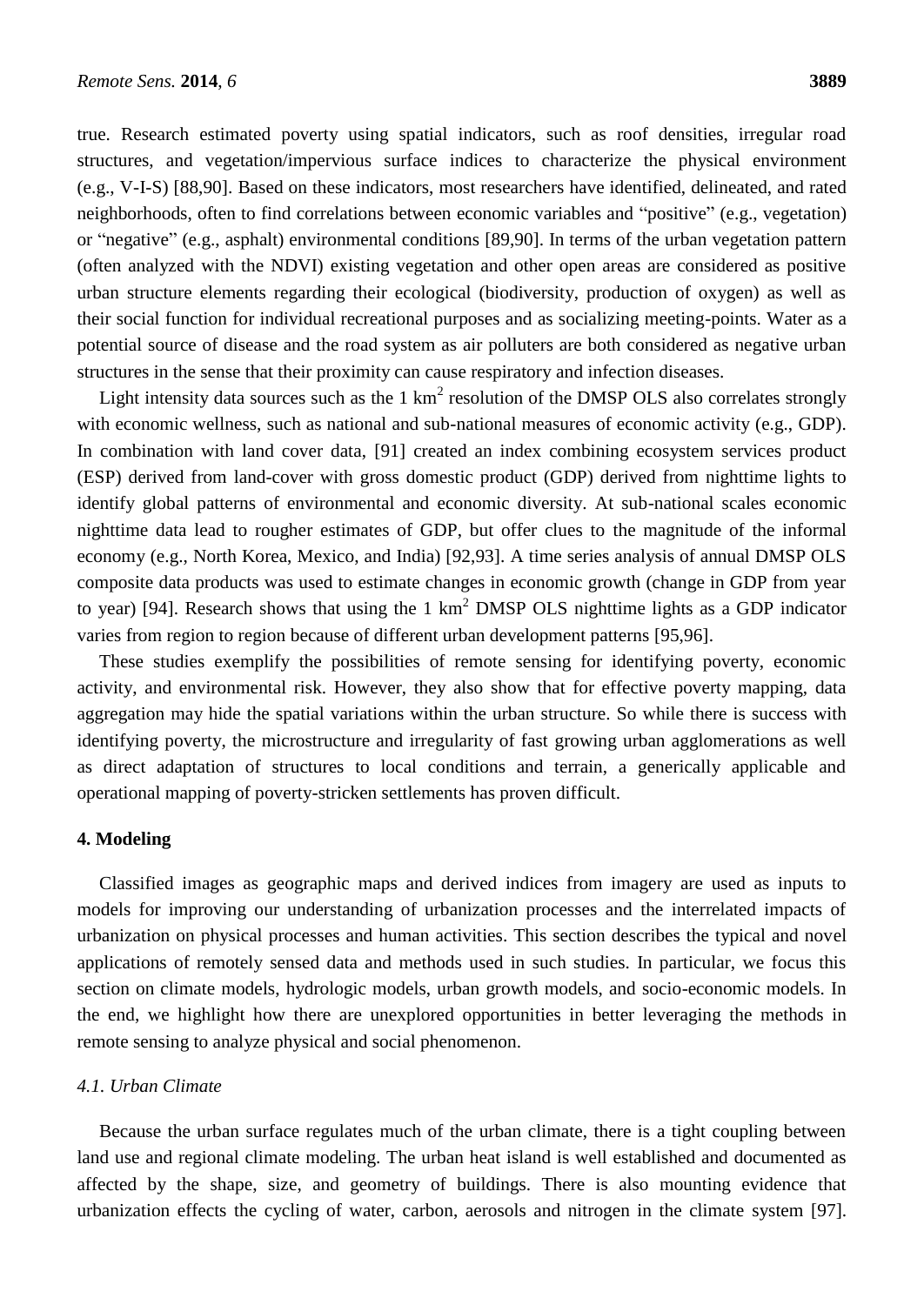Urban climate modeling refers to micro and small-area estimates of temperature, wind speed and direction, atmospheric pressure, humidity, precipitation, energy fluxes, and atmospheric particulates in an urban area. Consistent among urban climate research is studying how urban surface features, such as the form, structure, and composition of buildings, trees, and asphalt, effect and alter these climate variables [98,99]. Land cover classification derived from remotely sensed data, as described earlier, are often used as inputs to urban weather and climate models such as the Fifth-Generation Penn State/NCAR Mesoscale Model (MM5), Land Use Modelling Platform (LUMPS), ENVI-met, and the Metropolitan Meteorological Experiment (METROMEX). This section describes how remote sensing methods influence temperature and precipitation modeling efforts; two of the more common topics that depend on remotely sensed data and methods [100].

Many studies show the underlying land cover influences urban atmospheric and surface temperatures. For example, studies simulated surface boundary conditions using data from remote sensing derived land cover finding air temperatures predictions were close to observational values [101,102]. Using Landsat TM in an energy balance ratio model, researchers quantify the cooling effect of wetland areas in urban areas [103]. While some studies, like the ones just described, focus on modeling surface boundary conditions, much of the urban-climate remote sensing literature addresses the urban heat island [104–106]. The UHI is elevated temperature over urban areas due to thermal energy characteristics of urban surface materials that absorb incoming shortwave solar radiation and re-emit this energy as longwave radiation from surfaces common to the city landscape (e.g., pavement, rooftops). Studies modeling UHI have been used to quantify the drivers of the UHI, to determine approaches to mitigate heat, and to analyze human, plant, and animal health, changes to rainfall patterns, and energy and water use [107–110].

Challenges that remain are acquiring data with requisite cell sizes to match thermal elements and fluxes and data collected at the time scales to monitoring diurnal temperature variations [111–114]. [115] illustrates the day/night thermal differences related to characteristics of urban morphology, such as building size, orientation, and spacing and the availability of green space, showing that the relative spatial location of land covers influences temperature more so than actual surface composition. These findings are particularly interesting because they contradict the general perception that built-up areas are warmer during the daytime as well as at night because of their surface composition (see for example [102,116–118]).

Complementary to urban temperature, remotely sensed data are also being used in urban precipitation models. Two factors in the literature are: how convective forces that drive precipitation are altered due to urbanization and how aerosols, which are highly variable in urban areas, influence rain patterns. [119] describes how multispectral satellite sensor images can be used to observe cloud particles as predictors of precipitation. For urban specific studies, have reported regional increases and locational shifts in convective precipitation due to increases to surface temperatures [100,101,119,120]. Using the precipitation radar on the Tropical Rainfall Measuring Mission (TRMM), [120] shows that the regional position of the city influences the relative increase to rainfall. The influence of aerosols on precipitation in urban areas is less clear [121]. Depending on multiple factors such as climate zone, cloud type, time of year, type and amount of atmospheric particulates, aerosols are shown to either increase or decrease precipitation. This complexity is observed using both remotely sensed data sources as well as *in situ* measurements of atmospheric particulates. For much of the studies modeling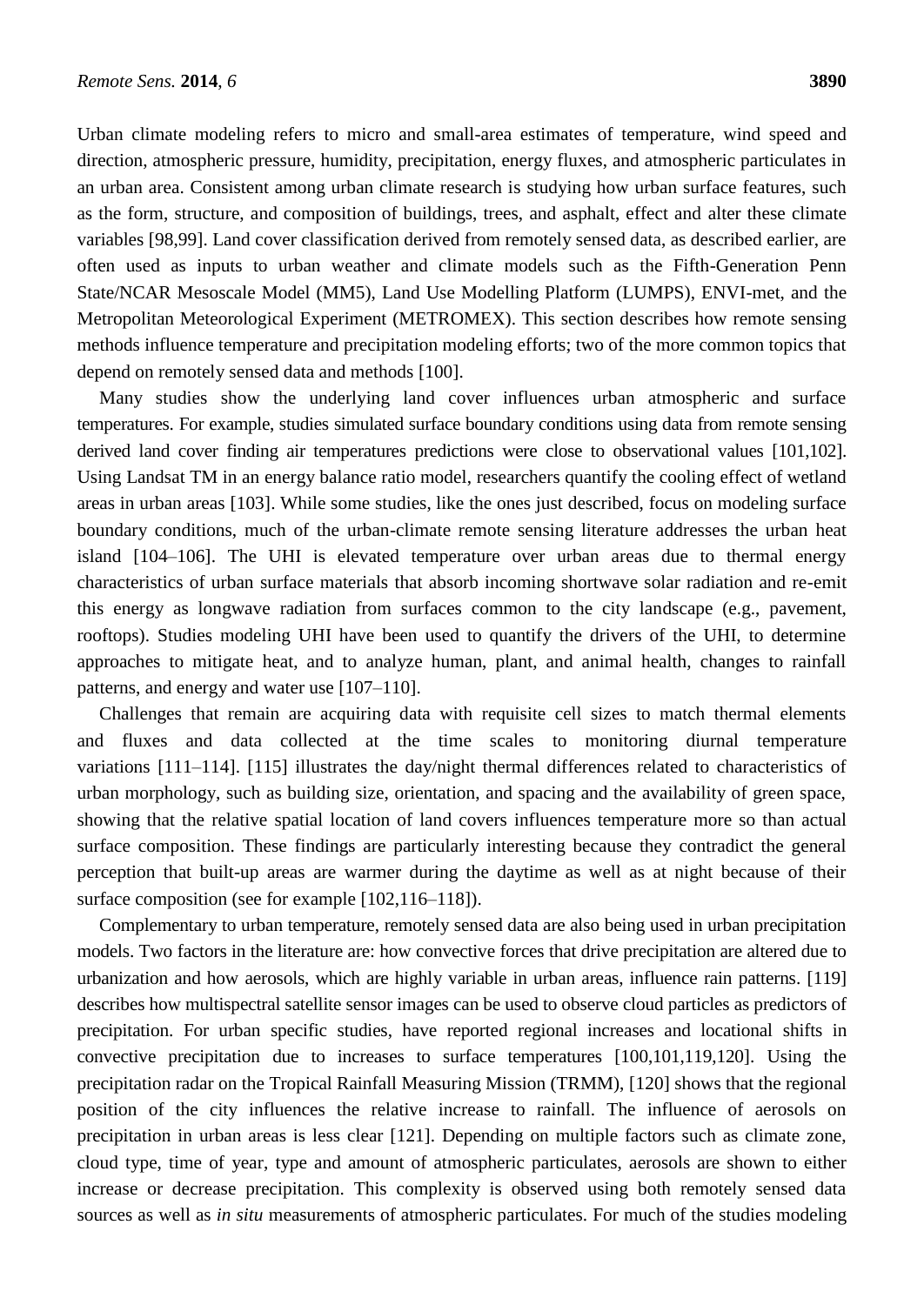the effects of aerosols on precipitation, remotely sensed data sources such as the MOPITT derived CO data are used. Using MOPITT over the city of Ahmedabad India, [122] explored the effect of temperature and specific humidity in an atmospheric vertical column (called the mixed layer height (MHL)) and found that CO varied considerably in this column during the pre- and monsoon season.

#### *4.2. Urban Hydrology*

The structure and composition of urban areas has affected natural hydrology, such as changes to river channels, groundwater recharge, runoff, water biodiversity (flora and fauna), occurrence of floods, and water quality [123]. This is due to a large extent to urban impervious surfaces such as asphalt, concrete and buildings replacing pervious material found in rural and undeveloped places. Impervious surfaces increase the speed of runoff, change the path of the water flow, reduce groundwater recharge, and modify the patterns caused by erosion and deposition [124]. To model these processes and their consequences, hydrologic models require accurate identification and mapping of land cover, primarily impervious surfaces [123]. Remotely sensed data and methods have improved hydrologic modeling over *in situ* measurements, especially for gauging water quality and runoff volume [109,125,126] and to a lesser extent, estimating urban water uses [127], quantifying water-born disease spread [128], and quantifying the impact on water body structures [129].

Research on water quality is focused typically at the watershed scale, examining how to protect watershed regions that drain into drinking water sources [106,130–132]. Features such as industry, roads, unplanned/illegal settlements (which tend to have poor wastewater treatment), are mapped and quantified [131,133,134]. These urban land cover maps are used as inputs to model non-point source (NPS) nutrient loadings into local water sources [135]. Research results have led to recommendations on general watershed planning, such as which areas should receive high protection status and where to located water treatment plants [131]. Some research using remotely sensed images have been used to directly assess water quality by mapping trends in water turbidity [131,136].

An obvious linkage between urbanization and water quality is the amount of runoff and the nutrient content, typically estimated by impervious surfaces [123]. Most models of urbanization affects on runoff show that urbanization increases runoff amounts and rates because of reduced percolation into the ground [137–139]. Remotely sensed data including SPOT, Quickbird, and Landsat have been used to quantify runoff under normal and storm precipitation events [140,141]. Research has shown that land use type alone is not an effective proxy for impervious surface quantity and that that finer resolution data are more appropriate for mapping impervious surfaces for runoff models [142,143]. [139] found the best accuracy in mapping impervious surfaces occurred when statistical tools (e.g., Impervious Surface Analysis Tool) combined remotely sensed data sources with population (e.g., US census data). Runoff models using impervious surface mapping have led to improved understanding of groundwater quality and recharge [144–146], floodplain management, and coastal flooding [147–149].

Researchers have also used remotely sensed images to estimate urban water demand, including for drinking supply, urban agriculture, and landscaping. Researchers used remotely sensed data to map the boundaries of residential area and density to facilitate planning and construction of water infrastructure [127,150]. Landsat data were used to calculate the NDVI along with climate information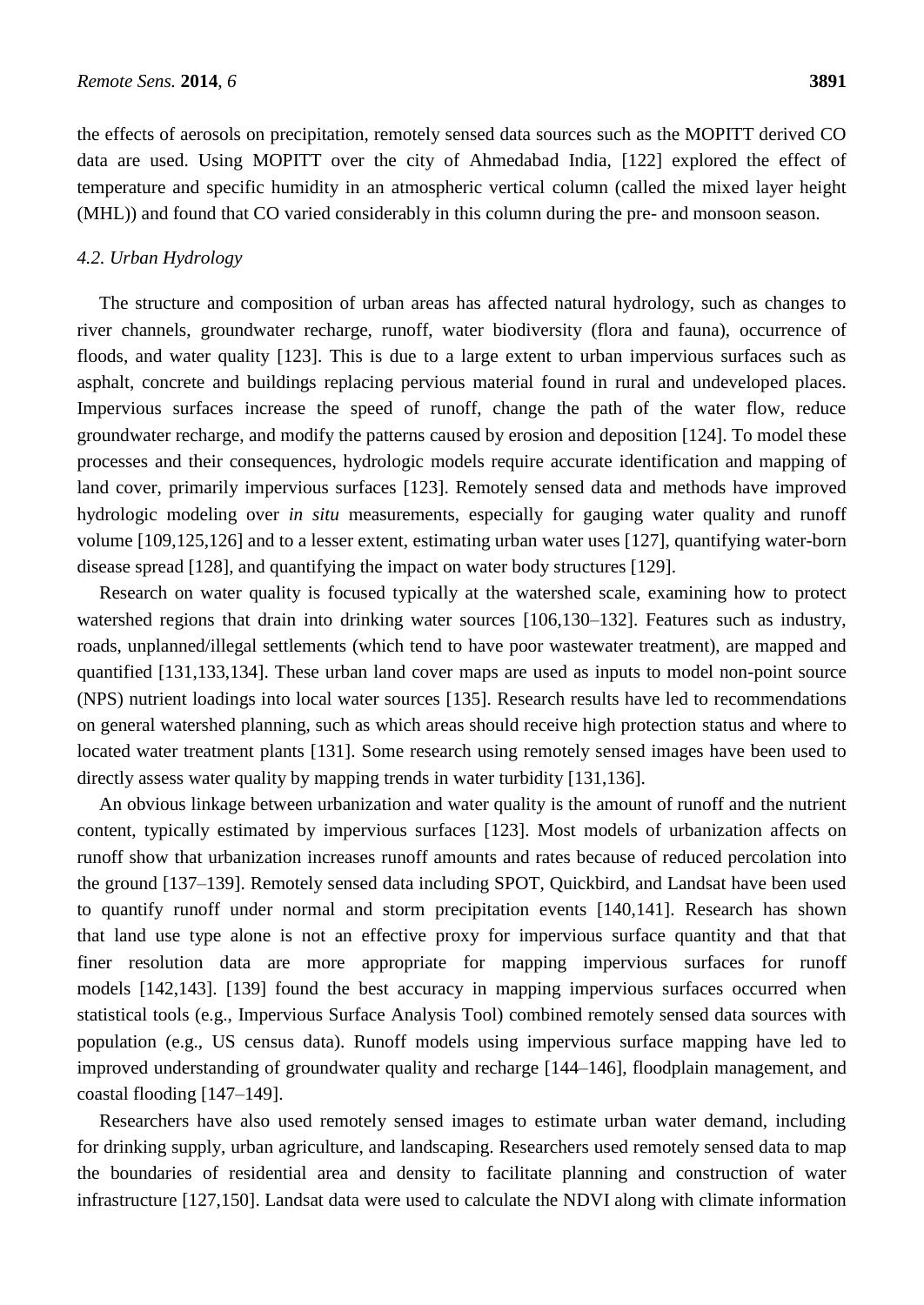and seasons to estimate water consumption for urban agriculture [151]. Similarly, [152] estimated landscape irrigation needs in Salt Lake City Utah from landscape type derived from multispectral imagery and measurements of evapotranspiration.

#### *4.3. Urban Land Change and Expansion*

The expansion of urban areas into other land covers drives environmental change, including climate, hydrological systems, biogeochemistry, and habitat loss. Moreover, the ways in which urban areas expand, including their form and structure affects travel demand, infrastructure needs, and energy consumption. As a simplification of reality, urban growth models represent both the form and structure of urbanization, and their success lie in retaining fundamental urban characteristics by simplifying reality as much as necessary, and at least to its level of "usefulness", although utility is not always succinctly stated or demonstrated.

There are dozens of land use models available (see [153,154]). This proliferation reflects in part the wide availability of input data, such as remote sensing, and methodological progress in the attempt to understand or predict the nature of the landscape, the types of changes occurring, the causal structure connecting the underlying factors of change, and the hypotheses tested. The difference between them varies from data sources, methodological differences, model objectives, geographic context, political environments, and cultural settings.

Classified data from remote sensing systems are the principal inputs to many of the urban growth models [155,156]. The availability of global coverage satellite data is changing the nature of urban land change modeling from a focus on individual cities or regions to the potential to model urban land change globally. While most models utilize land cover classification schemes, some modeling efforts also incorporate population estimates and biophysical indices. Remotely sensed data sources and the derivative data sets of information will continue to be widely needed for growth models given that the majority of the future urban population growth is expected to occur in the developing world, which often lack local mapping and modeling efforts [95].

One challenge faced is that land use change modeling is currently weakly coupled with land use planning. Urban land change models often claim policy-relevance usefulness but lack spatial detail or specific information that is either policy-relevant or useful. Tighter coupling can be achieved by explicitly introducing a policymaking module in a land use change model—although this may not be practical in developing countries given political realities and adverse access to resources. These also require the concomitant socioeconomic data to develop detailed models of urban expansion.

#### *4.4. Social and Economic Modeling*

Modeling the social and economic conditions of urban areas is beginning to utilize data provided by remote sensing methods to understand, characterize, and simulate human quality of life. The models that include remote sensing focus on human health and economic conditions. Model outcomes can be used to create planning tools, evaluate policy options, and assess urban inequities. While many models do use remote sensing data and methods, those that include quality of life dimensions such as family and community life, education, political freedom, and gender equality typically do not use remotely sensed data sources. This section focuses on the former.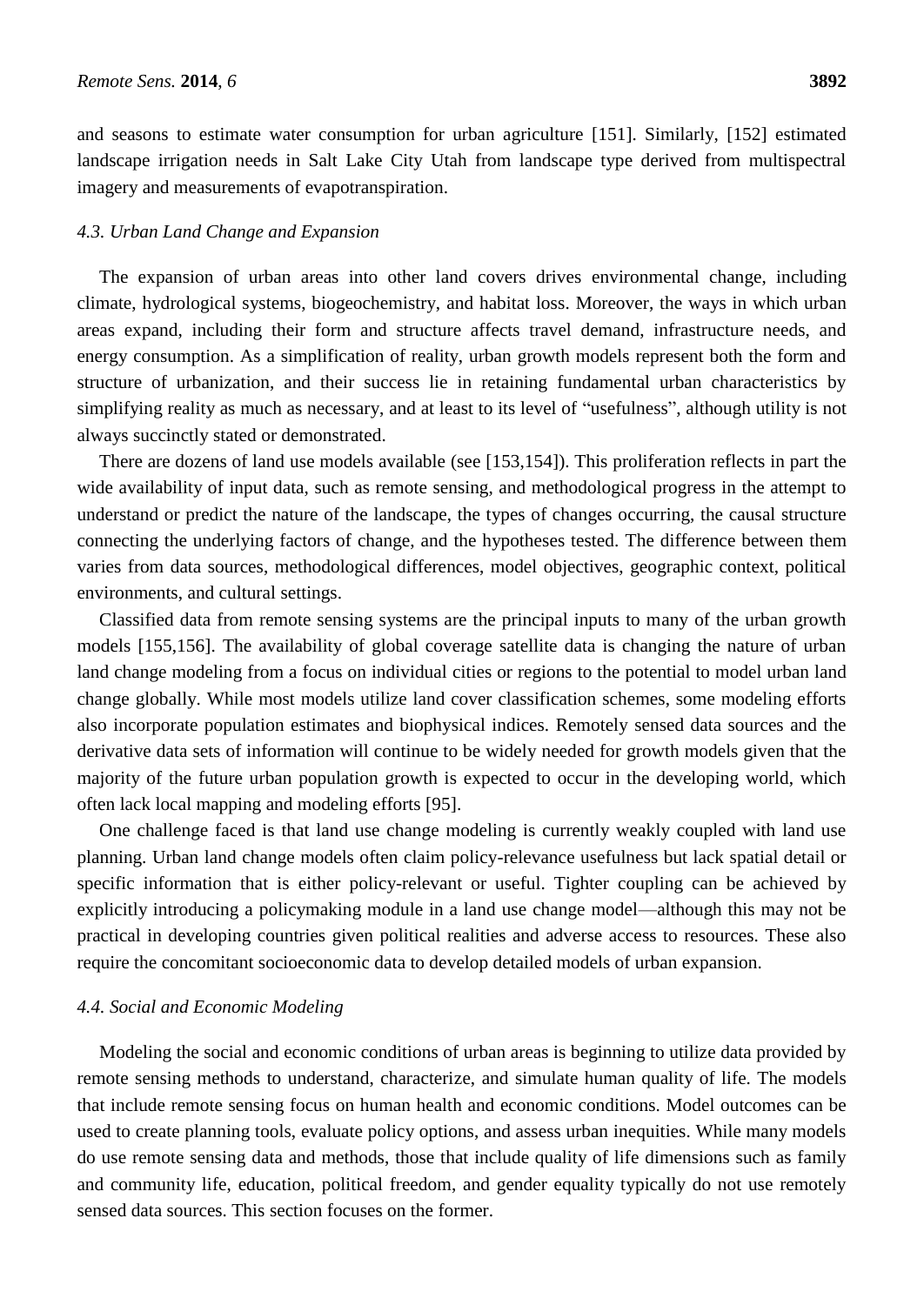Human health modeling efforts strive to quantify conditions that promote or harm human health such as linkages between urban structure and obesity, vector borne or infectious disease transmission and spread, and the impact of extreme heat and air quality on health [157]. One area that has effectively used remotely sensed data is classification of urban water bodies leading to insights into the spread of disease. Water body mapping can identify breeding locations of disease vectors such as mosquitoes [128]. [158] shows that larger water areas, including stream length and wetland size, result in higher risks in disease outbreaks. SPOT high resolution data were used to analyze and model the spatial variations of land surface temperatures in Paris during summer heat waves and correlated extreme temperatures to deaths in the elderly population [118]. The public health community has begun to use remote sensing data in combination with ground surveys and census data to identify populations at risk.

However, there are many studies that quantify health outcomes and urban environment data compiled from sources other than remote sensing. For example, in several of the seminal works on obesity and the built environment, tax assessor's records rather than data from satellite or other forms of remote sensing are used to characterize the urban form [159]. On the other hand, studies that quantify urban environmental characteristics such as air quality simply make inferences to the impact on human health rather than making an explicit quantification (e.g., air pollution monitoring and asthma).

A second quality of life factor modeled using remote sensing methods is economic development [89]. Much of this research uses land cover or use maps derived from remotely sensed images and correlate these with economic growth and stability. Geographers were the first to utilize DMSP OLS to examine economic activity [93]. While most existing studies have emphasized associations at high levels of data aggregation such as countries, increasingly applications at the subnational level emerge with efforts led by economists [160,161].

#### **5. Gaps in Knowledge and Future Opportunities**

Understanding the global impact of urbanization requires large amounts of information based on the multi-dimensional aspects of urbanization. Remotely sensed data and methods are well positioned to contribute to this effort. As this review illustrates, there is considerable growth in using remotely sensed data to support the understanding cities through mapping, indices, and modeling of human activities and environmental processes. A common theme among the articles we highlighted is that researchers are utilizing a variety of data sources coupled with novel classification methods and integrating these results into modeling efforts.

Scale remains a crosscutting theme in urban remote sensing that includes on the surface spatial resolution, temporal repeat frequency, and spectral resolution. Scale along all dimensions represents a level of detail and, to some extent, a level of accuracy. Spatial resolution, temporal frequency, and spectral detail are often inversely related. For monitoring urban areas, low spatial resolution data, such as the MOPITT data, presents a challenge for acquiring the spatial distribution and pattern across an urban area. In isolation, scale is problematic but the challenge is compounded when data are coupled with other sources. As ancillary data (e.g., vector data from geographic information systems) are used in expert systems to improve classification accuracy, the spatial and temporal correspondence between data sources becomes critical. Linkages between social, biological, and physical characteristics are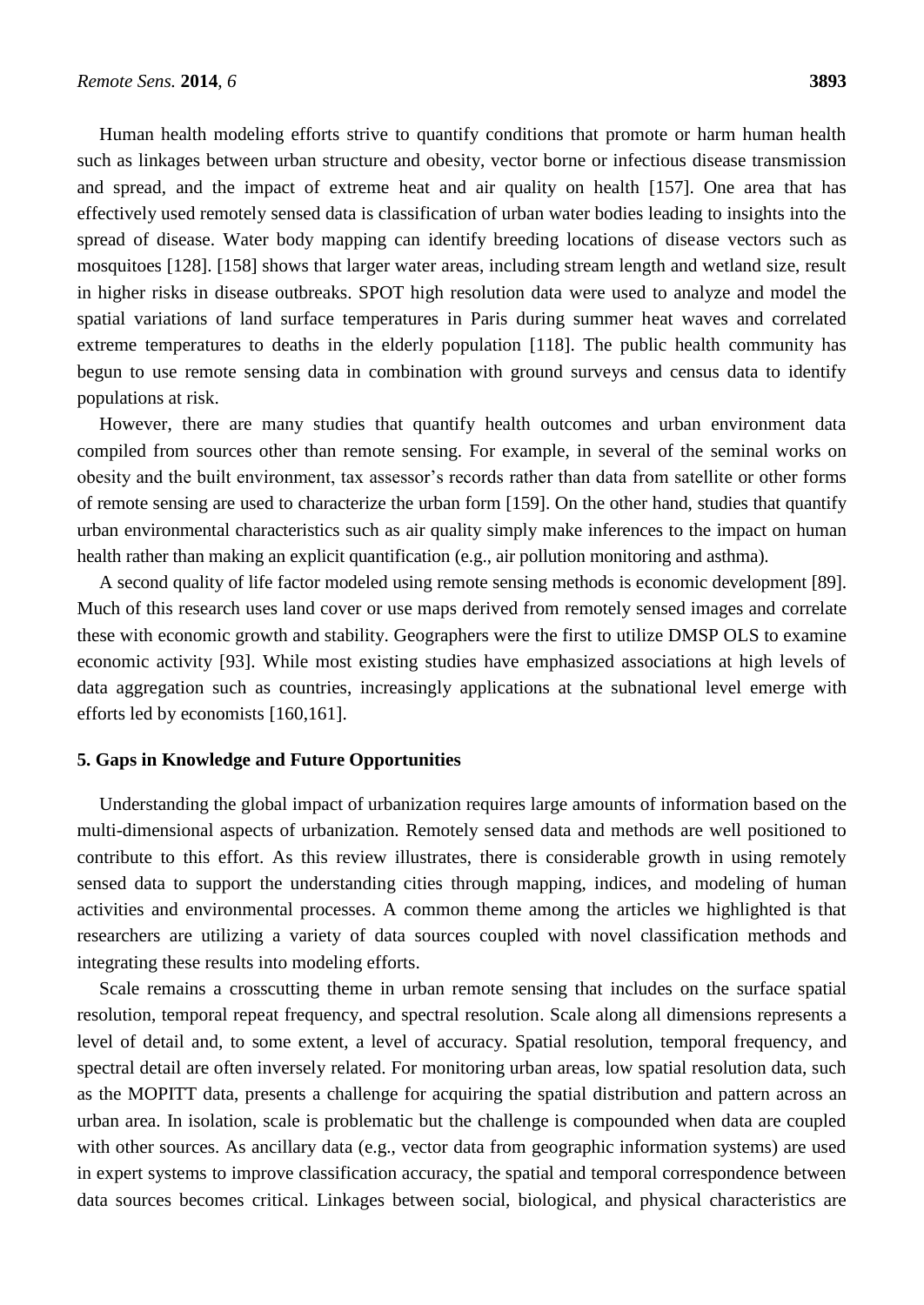challenging to integrate because of poor correspondence between temporal scales (data collection intervals) and spatial scales (administrative units and landscape units).

To address scale issues, there are plans for obtaining finer spatial and spectral resolution data to improve remote sensing observation and analysis of urban areas. For example, the Hyperspectral Infrared Imager (HyspIRI) which is planned for launch later this decade, will have a hyperspectral Visible and ShortWave Infrared (VSWIR) spectrometer with bandwidths of 380 to 2500 nm in 10 nm band increments [162]. It will also have a multispectral thermal infrared instrument with 8 bands in the 3.9–12.3 μm spectral bandwidth. HyspIRI will have a spatial resolution of 60 m and a repeat cycle of 16 days, with the capability of acquiring both daytime and nighttime measurements. The VSWIR and thermal infrared data obtained by HyspIRI can be used to provide integrated higher level datasets for use in developing detailed quantitative information on spectral responses and surface temperatures for the surface material types that comprise the heterogeneous urban landscape (Figure 5).

**Figure 5.** HyspIRI hyperspectral Visible and ShortWave Infrared (VSWIR) and thermal infrared data will provide the capability for deriving higher level integrated data products for quantitative measurement of surface reflectances and temperatures for the land surface components and material types that comprise the complex urban landscape.



Cloud-computing based platforms such as Google's Earth Engine, the NASA Earth Exchange (NEX), and NSF's Earth Cube are transforming how we access and process data at all spatial, temporal, and spectral scales. Access to these data sources will fundamentally change the types of research questions we can ask. These data and information dissemination methods facilitate greater access to knowledge of urbanization processes with the ability to move away from single scene analysis to multitemporal and whole-world analyses. These data sources develop into "Big Data" issues that simultaneously become opportunities and challenges in solving scientific, analytical, and political issues. The opportunities are the ability to perform spatial decomposition, to examine the diversity of patterns, and to better understand outliers. Critical to the use of big data is first identifying the research question or theory to be tested. Otherwise, a key challenge with "Big Data" involves ―finding a needle in a haystack‖, dealing with the noise to extract the real information, and addressing anonymity and privacy concerns.

Remote sensing scientists do not limit themselves to data sources collected through satellite sensors, to conventional classification methods, or to specific applications. Instead, new data sources, methods,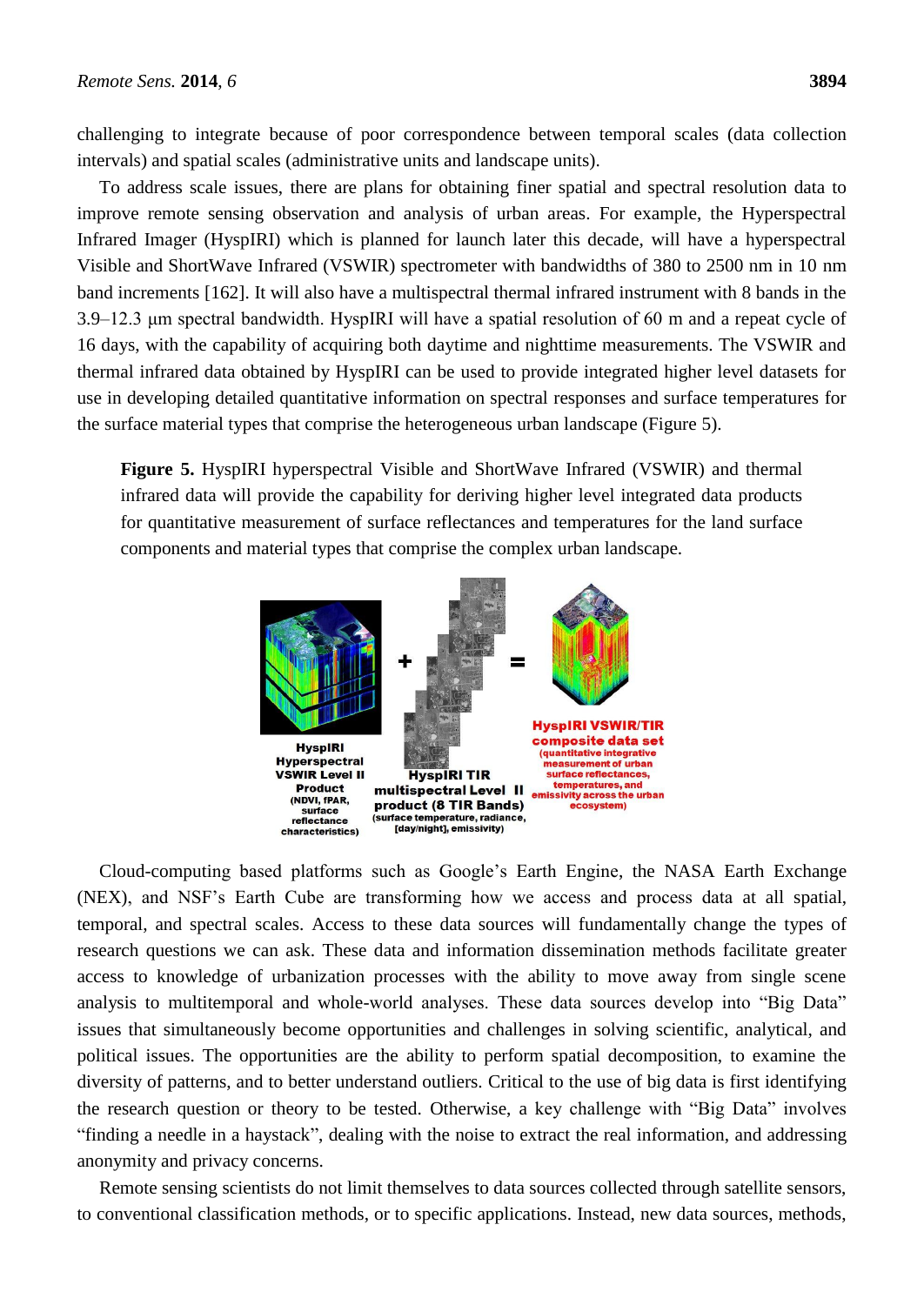and applications areas are continually being explored. Unexplored or underutilized data sources that could be integrated with satellite sensor data include social media, cell phone tracking, and volunteered geographic information [163]. These can be combined with advanced analytical approaches including data mining, machine learning, agent-based models, and Bayesian methods. The coupling of remotely sensed data and alterative data sources and sophisticated modeling leads to the possibility of mapping and analyzing new application topics. Emerging and urgent challenges that influence global environmental change studies include mapping food deserts, mapping disease spread in cities, real-time transportation information, and many others.

While data and knowledge improve our understanding of cities, this reflects just one dimension of urbanization science. We also need to build collaborations between science and policy, including the data providers, climate scientists, planners, and policy- and decision-makers. In the modern era of science, we recognize that we must observe and understand urbanization as a process and strive to use theories and knowledge to direct and enable a sustainable future.

#### **Acknowledgments**

This material is based upon work supported by NASA Grant No. NNX10AN11G and the National Science Foundation Grant No. GSS-023907. Any opinions, findings and conclusions, or recommendation expressed here are those of the authors and do not necessarily reflect the views of the funding agencies. The authors also acknowledge contributions from the Forecasting Urban Land-use Change Workshop (NASA) and the Urban Remote Sensing Workshop (NSF) participants: Rimjhim Aggarwal, Shlomo (Solly) Angel, Philip Christensen, Keith Clarke, Richard Dawson, Fabio Dell'Aqua, Xiangzheng Deng, Peter Omu Elias, Jonathan Fink, Tyler Frazier, Arjit Guha, Subhro Guhathakurta, Burak Güneralp, Geoffrey Henebry, Clair Jantz, Shai Kaplan, Donghwan Kim, JoséLobo, Miguel Luengo-Oroz, Jacqueline Lu, Darle Monroe, David Nelson, Robert (Gil) Pontius, Milap Punia, Lela Preshad, Ray Quay, Charles Redman, Qing Shen, Christopher Small, William Solecki, Tod Swanson, Scott Weisman, and Sainan Zhang. We also acknowledge Cary Simmons and Qian Zhang for help with graphics.

#### **Author Contributions**

Elizabeth A. Wentz led the effort and wrote the majority of the manuscript; Sharolyn Anderson created a figure and wrote one section; Michail Fragkias wrote one section and provided editorial comments; Maik Netzband contributed to one section and provided editorial comments; Victor Mesev contributed to one section and provided editorial comments; Soe W. Myint created a figure and contributed to one section; Dale Quattrochi contributed to one section and created a figure; Atiqur Rahman provided editorial feedback; and Karen C. Seto contributed to one section and provided editorial feedback.

#### **Conflicts of Interest**

The authors declare no conflict of interest.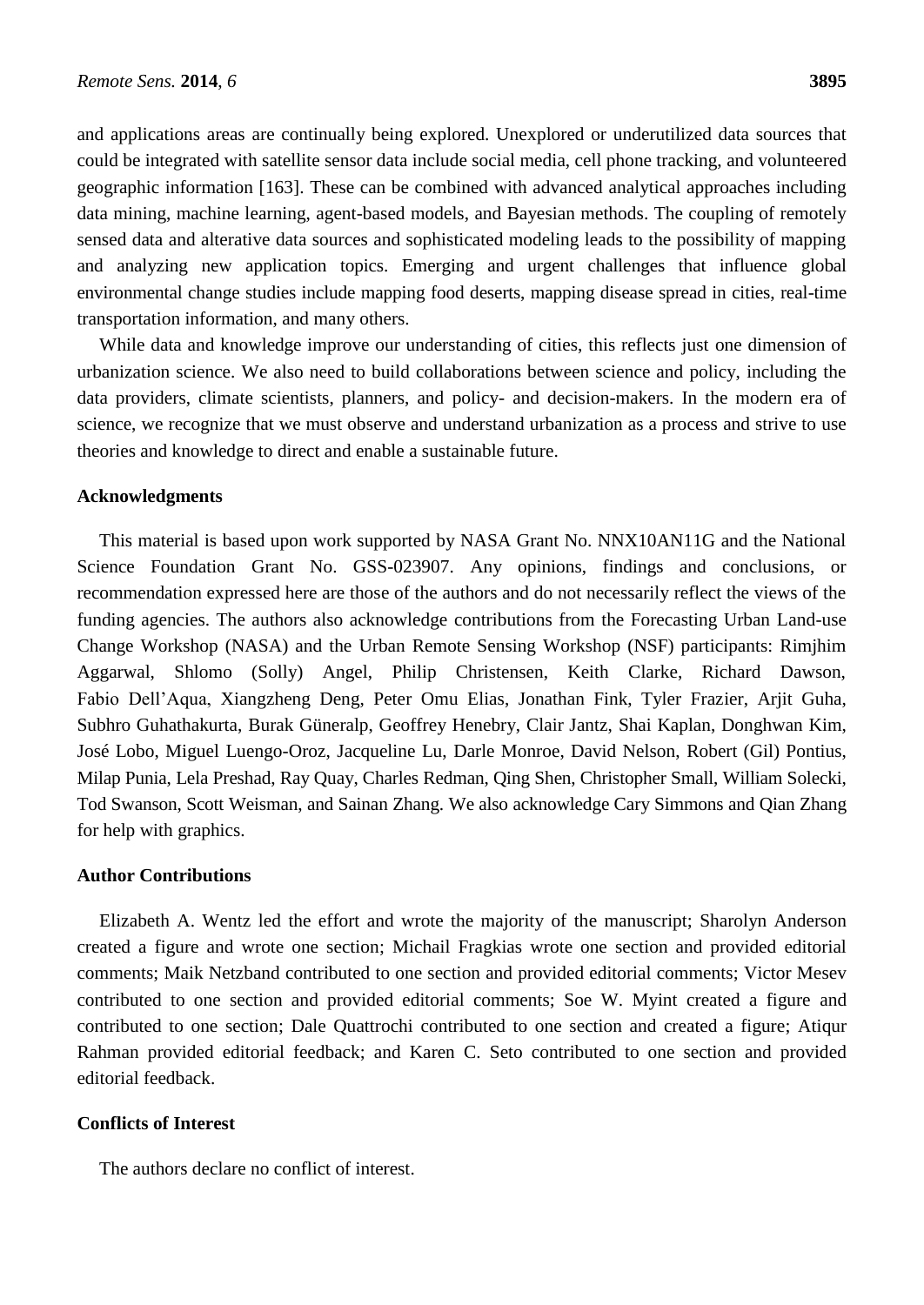#### **References**

- 1. Solecki, W.; Seto, K.C.; Marcotullio, P.J. It's time for an urbanization science. *Environ.: Sci. Policy Sustain. Dev.* **2013**, *55*, 12–17.
- 2. Wentz, E.A.; Quattrochi, D.; Netzband, M.; Myint, S. Synthesizing urban remote sensing through application, scale, data and case studies. *Geocarto Int.* **2012**, *27*, doi:10.1080/10106049.2012.687400.
- 3. Weng, Q. *Global Urban Monitoring and Assessment through Earth Observation*; CRC Press/Taylor and Francis: Boca Raton, FL, USA, 2014.
- 4. Patino, J.E.; Duque, J.C. A review of regional science applications of satellite remote sensing in urban settings. *Comput. Environ. Urban Syst.* **2013**, *37*, 1–17.
- 5. Bowden, L.W.; Brooner, W.G. Aerial photography: A diversified tool. *Geoforum* **1970**, *1*, 19–32.
- 6. Weng, Q. A remote sensing-GIS evaluation of urban expansion and its impact on surface temperature in the Zhujiang Delta, China. *Int. J. Remote Sens.* **2001**, *22*, 1999–2014.
- 7. Ridd, M.K. Exploring a V-I-S (Vegetation-Impervious surface-Soil) model for urban ecosystem analysis through remote-sensing-comparative anatomy for cities. *Int. J. Remote Sens.* **1995**, *16*, 2165–2185.
- 8. Grey, W.; Luckman, A. Mapping urban extent using satellite radar interferometry. *Photogramm. Eng. Remote Sens.* **2003**, *69*, 957–962.
- 9. Imhoff, M.; Lawrence, W.T.; Stutzer, D.C.; Elvidge, C.D. A technique for using composite DMSP/OLS "city lights" satellite data to map urban area. *Remote Sens. Environ.* **1997**, *61*, 361–370.
- 10. Elvidge, C.D.; Baugh, K.E.; Kihn, E.A.; Kroehl, R.W.; Davis, E.R. Mapping city lights with nighttime data from the DMSP operational linescan system. *Photogramm. Eng. Remote Sens.* **1997**, *63*, 727–734.
- 11. Elvidge, C.D.; Baugh, K.E.; Dietz, J.B.; Bland, T.; Sutton, P.C.; Kroehl, H.W. Radiance calibration of DMSP-OLS low-light imaging data of human settlements. *Remote Sens. Environ.* **1999**, *68*, 77–88.
- 12. Small, C.; Pozzi, F.; Elvidge, C.D. Spatial analysis of global urban extent from DMSP-OLS night lights. *Remote Sens. Environ.* **2005**, *96*, 277–291.
- 13. Li, X.; Chen, X.; Zhao,Y.; Xu, J.; Chen, F.; Li, H. Automatic intercalibration of night-time light imagery using robust regression. *Remote Sens. Lett.* **2013**, *4*, 45–54.
- 14. Zhang, Q.; Seto, K. Can night-time light data identify typologies of urbanization? A global assessment of successes and failures. *Remote Sens.* **2013**, *5*, 3476–3494.
- 15. Stefanov, W.L.; Ramsey, M.S.; Christensen, P.R. Monitoring urban land cover change: An expert system approach to land cover classification of semiarid to arid urban centers. *Remote Sens. Environ.* **2001**, *77*, 173–185.
- 16. Sung, C.Y.; Li, M.-H. Considering plant phenology for improving the accuracy of urban impervious surface mapping in a subtropical climate regions. *Int. J. Remote Sens.* **2012**, *33*, 261–275.
- 17. Sutton, P.C.; Cova, T.J.; Elvidge, C.D. Mapping "exurbia" in the conterminous United States using nighttime satellite imagery. *Geocarto Int.* **2006**, *21*, 39–45.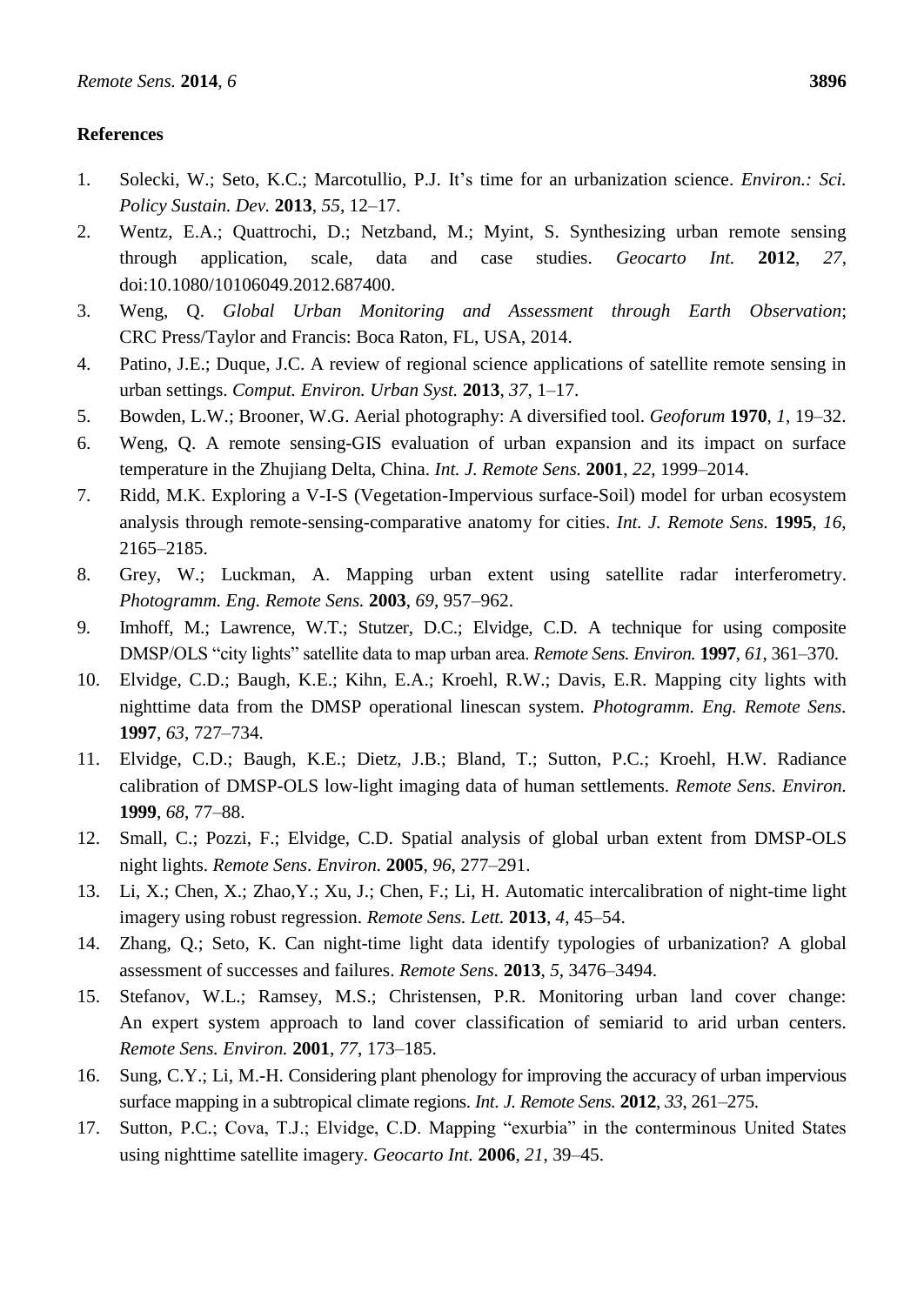- 18. Elvidge, C.D.; Milesi, C.; Dietz, J.B.; Tuttle, B.T.; Sutton, P.C.; Nemani, R.; Vogelmann, J.E. US constructed area approaches the size of Ohio. *Eos Trans. Am. Geophys. Union* **2004**, *85*, 233–233.
- 19. Kara, B.; Esbah, H.; Deniz, B. Monitoring and analyzing land use/land cover changes in a developing coastal town: A case study of Kusadasi, Turkey. *J. Coast. Res.* **2013**, *29*, 1361–1372.
- 20. Lizarazo, I.; Barros, J. Fuzzy image segmentation for urban land-cover classification. *Photogramm. Eng. Remote Sens.* **2010**, *76*, 151–162.
- 21. Hermosilla, T.; Ruiz, L.A.; Recio, J.A.; Cambra-López, M. Assessing contextual descriptive features for plot-based classification of urban areas. *Landsc. Urban Plan.* **2012**, *106*, 124–137.
- 22. Blaschke, T. Object based image analysis for remote sensing. *ISPRS J. Photogramm. Remote Sens.* **2010**, *65*, 2–16.
- 23. Tuia, D.; Camps-Valls, G. Urban image classification with semisupervised multiscale cluster kernels. *IEEE J. Sel. Top. Appl. Earth Obs. Remote Sens.* **2011**, *4*, 65–74.
- 24. Song, C.H. Spectral mixture analysis for subpixel vegetation fractions in the urban environment: How to incorporate endmember variability? *Remote Sens. Environ.* **2005**, *95*, 248–263.
- 25. Herold, M.; Roberts, D.A.; Gardner, M.E.; Dennison, P.E. Spectrometry for urban area remote sensing—Development and analysis of a spectral library from 350 to 2400 nm. *Remote Sens. Environ.* **2004**, *91*, 304–319.
- 26. Barnsley, M.J.; Barr, S.L. A graph-based, structural pattern recognition system to infer urban land-use from fine spatial resolution land-cover data. *Comput. Environ. Urban Syst.* **1997**, *21*, 209–225.
- 27. Bochow, M.; Taubenböck, H.; Segl, K.; Kaufmann, H. An Automated and Adaptable Approach for Characterizing and Partitioning Cities into Urban Structure Types. In Proceedings of the 2010 IEEE International Geoscience and Remote Sensing Symposium (IGARSS), Honolulu, HI, USA, 25–30 July 2010; pp. 1796–1799
- 28. Anderson, J.R.; Hardy, E.E.; Roach, J.T.; Witmer, R.E. *A Land Use and Land Cover Classification System for Use with Remote Sensor Data*; Geological Survey Professional Paper 964; US Government Printing Office: Washington, DC, USA, 1976.
- 29. Aubrecht, C.; Steinnocher, K.; Hollaus, M.; Wagner, W. Integrating earth observation and GIScience for high resolution spatial and functional modeling of urban land use. *Comput. Environ. Urban Syst* **2009**, *33*, 15–25.
- 30. Brown, D.G.; Walker, R.; Manson, S.M.; Seto, K.C. Modeling Land Use and Land Cover Change. In *Land Change Science: Observing, Monitoring, and Understanding Trajectories of Change on the Earth's Surface*; Gutman, G., Janetos, A., Justice, C., Moran, E., Mustard, J., Rindfuss, R., Skole, D., Turner B.L., II, Eds.; Kluwer Academic Publishers: Dordrecht, The Netherlands, 2004; pp. 395–409.
- 31. Taubenböck, H.; Esch, T.; Felbier, A.; Wiesner, M.; Roth, A.; Dech, S. Monitoring urbanization in mega cities from space. *Remote Sens. Environ.* **2012**, *117*, 162–176.
- 32. Mesev, V. Exploring the Temporal Lag between the Structure and Function of Urban Areas. In *Urban Remote Sensing: Monitoring, Synthesis and Modeling in the Urban Environment*; Yang, X., Ed.; Wiley-Blackwell: West Sussex, UK, 2011; pp. 155–162.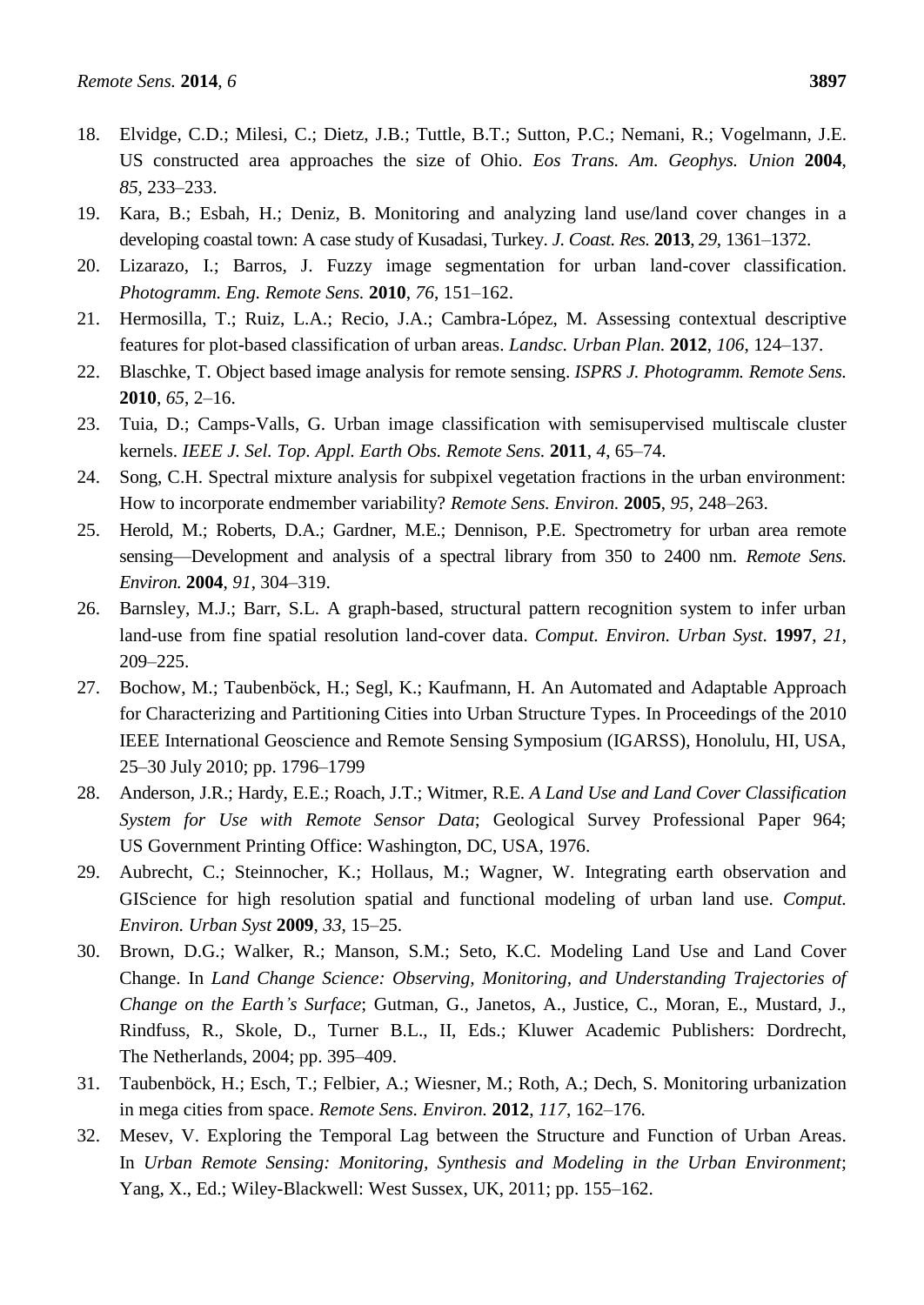- 33. Hoalst Pullen, N.; Patterson, M.W. Applications and trends of remote sensing in professional urban planning. *Geogr. Compass* **2011**, *5*, 249–261.
- 34. Hasse, J.E.; Lathrop, R.G. Land resource impact indicators of urban sprawl. *Appl. Geogr.* **2003**, *23*, 159–175.
- 35. Aubrecht, C.; Oezceylan, D.; Steinnocher, K.; Freire, S. Multi-level geospatial modeling of human exposure patterns and vulnerability indicators. *Nat. Hazards* **2013**, *68*, 147–163.
- 36. Harper, S. Population-environment interactions: European migration, population composition and climate change. *Environ. Resour. Econ.* **2013**, *55*, 525–541.
- 37. Javed, M.; Rahman, A. Impact of population density on the surface temperature and micro-climate of Delhi. *Curr. Sci.* **2012**, *102*, 1708–1713.
- 38. Armenakis, C.; Nirupama, N. Estimating spatial disaster risk in urban environments geomatics. *Nat. Hazards Risk* **2013**, *4*, 289–298.
- 39. Brown, V.; Jacquier, G.; Coulombier, D.; Balandine, S.; Belanger, F.; Legros, D. Rapid assessment of population size by area sampling in disaster situations. *Disasters* **2001**, *25*, 164–171.
- 40. Lo, C.P. Automated population and dwelling unit estimation from high-resolution satellite images: A GIS approach. *Remote Sens.* **1995**, *16*, 17–34.
- 41. Mesev, V. The use of census data for urban image classification. *Photogramm. Eng. Remote Sens.* **1998**, *64*, 431–438.
- 42. Sutton, P.; Roberts, D.; Elvidge, C.; Meij, H. A comparison of nighttime satellite imagery and population density for the continental United States. *Photogramm. Eng. Remote Sens.* **1997**, *63*, 1303–1313.
- 43. Harvey, J.T. Population estimation models based on individual TM pixels. *Photogramm. Eng. Remote Sens.* **2002**, *68*, 1181–1192.
- 44. Li, G.; Weng, Q. Using Landsat ETM+ imagery to measure population density in Indianapolis, Indiana, USA. *Photogramm. Eng. Remote Sens.* **2005**, *71*, 947–958.
- 45. Mennis, J. Generating surface models of population using dasymetric mapping. *Prof. Geogr.* **2003**, *55*, 31–42.
- 46. Bjorgo, E. Using very high spatial resolution multispectral satellite sensor imagery to monitor refugee camps. *Int. J. Remote Sens.* **2000**, *21*, 611–616.
- 47. Lang, S.; Tiede, D.; Hölbling, D.; Füreder, P.; Zeil, P. Earth observation (EO)-based ex post assessment of internally displaced person (IDP) camp evolution and population dynamics in Zam Zam, Darfur. *Int. J. Remote Sens.* **2010**, *31*, 5709–5731.
- 48. Checchi, F.; Stewart, B.T.; Palmer, J.J.; Grundy, C. Validity and feasibility of a satellite imagery-based method for rapid estimation of displaced populations. *Int. J. Health Geogr.* **2013**, *12*, 1–12.
- 49. Chen, X.L.; Zhao, H.M.; Li, P.X.; Yin, Z.Y. Remote sensing image-based analysis of the relationship between urban heat island and land use/cover changes. *Remote Sens. Environ.* **2006**, *104*, 133–146.
- 50. He, J.F.; Lin, J.Y.; Zhuang, D.F.; Zhang, W.; Lin, M.L. Assessing the effect of land use/land cover change on the change of urban heat island intensity. *Theor. Appl. Climatol.* **2007**, *90*, 217–226.
- 51. Jensen, R.; Hardin, P.J.; Curran, R.; Hardin, T. The relationship between urban land cover and surface kinetic temperature: A case study in Terra Haute, Indiana. *J. Terr. Obs.* **2010**, *2*, 46–65.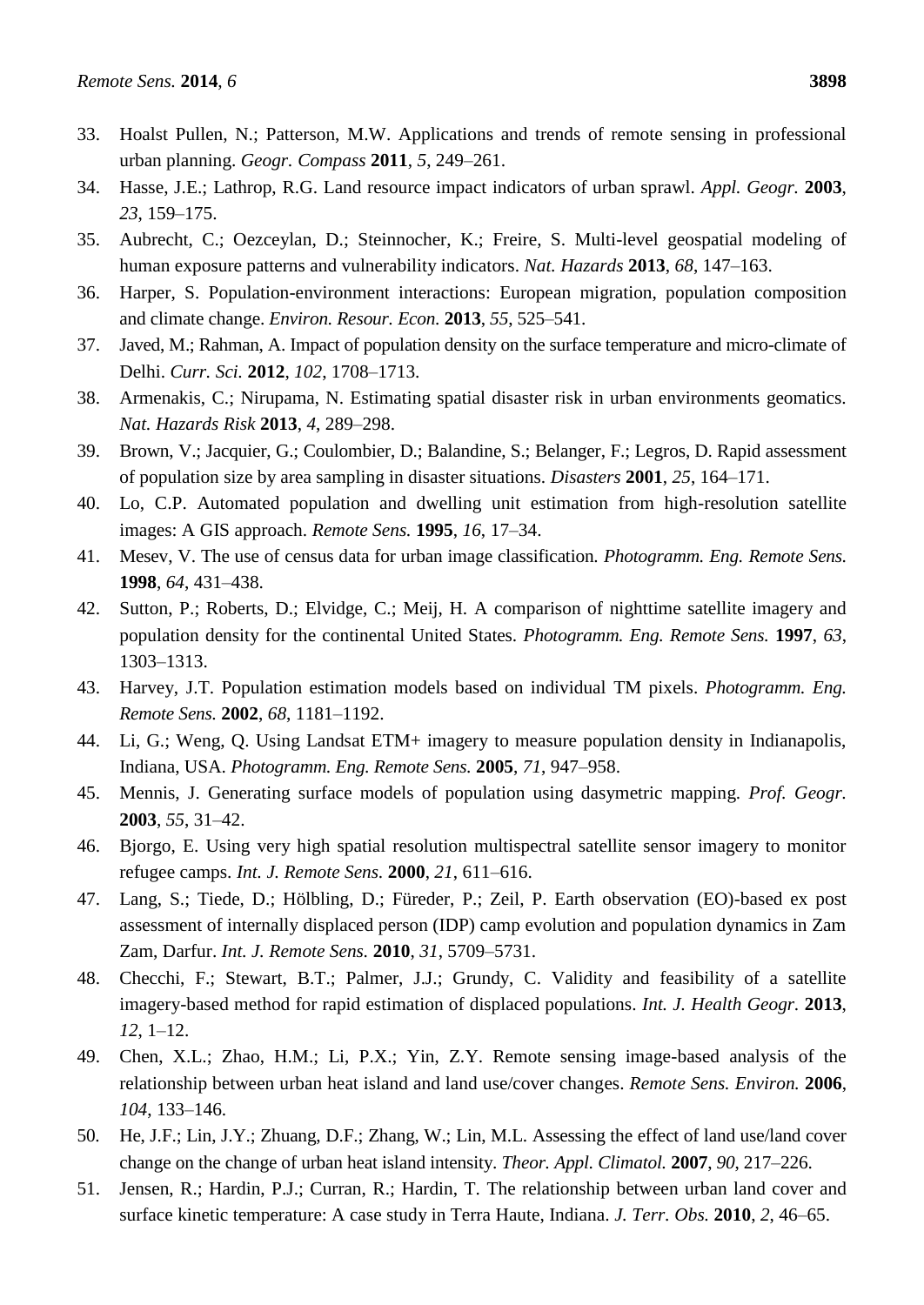- 52. Rinner, C.; Hussain, M. Toronto's urban heat island—Exploring the relationship between land use and surface temperature. *Remote Sens.* **2011**, *3*, 1251–1265.
- 53. Ogashawara, I.; da Silva Brum Bastos, V. A quantitative approach for analyzing the relationship between urban heat islands and land cover. *Remote Sens.* **2012**, *4*, 3596–3618.
- 54. Kato, S.; Yamaguchi, Y. Estimation of storage heat flux in an urban area using ASTER data. *Remote Sens. Environ.* **2007**, *110*, 1–17.
- 55. Lu, D.; Weng, Q. Use of impervious surface in urban land-use classification. *Remote Sens. Environ.* **2006**, *102*, 146–160.
- 56. Small, C. Comparative analysis of urban reflectance and surface temperature. *Remote Sens. Environ.* **2006**, *104*, 168–189.
- 57. Gallo, K.P.; Owen, T.W. Assessment of urban heat Islands: A multisensor perspective for the Dallas, Ft. Worth, USA region. *Geocarto Int.* **1998**, *13*, 35–41.
- 58. Streutker, D.R. A remote sensing study of the urban heat island of Houston, Texas. *Int. J. Remote Sens.* **2002**, *23*, 2595–2608.
- 59. Yuan, F.; Bauer, M.E. Comparison of impervious surface area and normalized difference vegetation index as indicators of surface urban heat island effects in Landsat imagery. *Remote Sens. Environ.* **2007**, *106*, 375–386.
- 60. Myint, S.W.; Wentz, E.A.; Brazel, A.J.; Quattrochi, D.A. The impact of distinct anthropogenic and vegetation features on urban warming. *Landsc. Ecol.* **2013**, *28*, 959–978.
- 61. Oltra-Carrio, R.; Sobrino, J.A.; Franch, B.; Nerry, F. Land surface emissivity retrieval from airborne sensor over urban areas. *Remote Sens. Environ.* **2012**, *123*, 298–305.
- 62. Quattrochi, D.A.; Luvall, J.C.; Rickman, D.L.; Estes, M.G., Jr.; Laymon, C.A.; Howell, B.F. A decision support system for urban landscape management using thermal infrared data. *Photogramm. Eng. Remote Sens.* **2000**, *66*, 1195–1207.
- 63. Evans, J.; van Dokelaar, A.; Martin, R.V.; Burnett, R.; Rainham, D.G.; Birkett, N.J.; Drewski, D. Estimates of global mortality attributable to particulate air pollution using satellite imagery. *Environ. Res.* **2013**, *120*, 33–42.
- 64. Deeter, M.N. *MOPITT (Measurements of Pollution in the Troposphere)*; Version 5 Product User's Guide; National Aeronautics and Space Administration (NASA): Washington, DC, USA, 2011.
- 65. Martin, R.V. Satellite remote sensing of surface air quality. *Atmos. Environ.* **2008**, 42, 7823–7843.
- 66. Clerbaux, C.; Edwards, D.P.; Deeter, M.; Emmons, L.; Lamarque, J.F.; Tie, X.X.; Gille, J. Carbon monoxide pollution from cities and urban areas observed by the Terra/MOPITT mission. *Geophys. Res. Lett.* **2008**, *35*, doi:10.1029/2007GL032300.
- 67. Hao, N.; Valks, P.; Loyola, D.; Cheng, Y.F.; Zimmer, W. Space-based measurements of air quality during the World Expo 2010 in Shanghai. *Environ. Res. Lett.* **2011**, *6*, doi:10.1088/1748-9326/6/4/044004.
- 68. Worden, H.M.; Cheng, Y.; Pfister, G.; Carmichael, G.R.; Zhang, Q.; Streets, D.G.; Deeter, M.; Edwards, D.P.; Gille, J.C.; Worden, J.R. Satellite based estimates of reduced CO and  $CO<sub>2</sub>$ emissions due to traffic restrictions during the 2008 Beijing Olympics. *Geophys. Res. Lett.* **2012**, *39*, doi:10.1029/2012GL052395.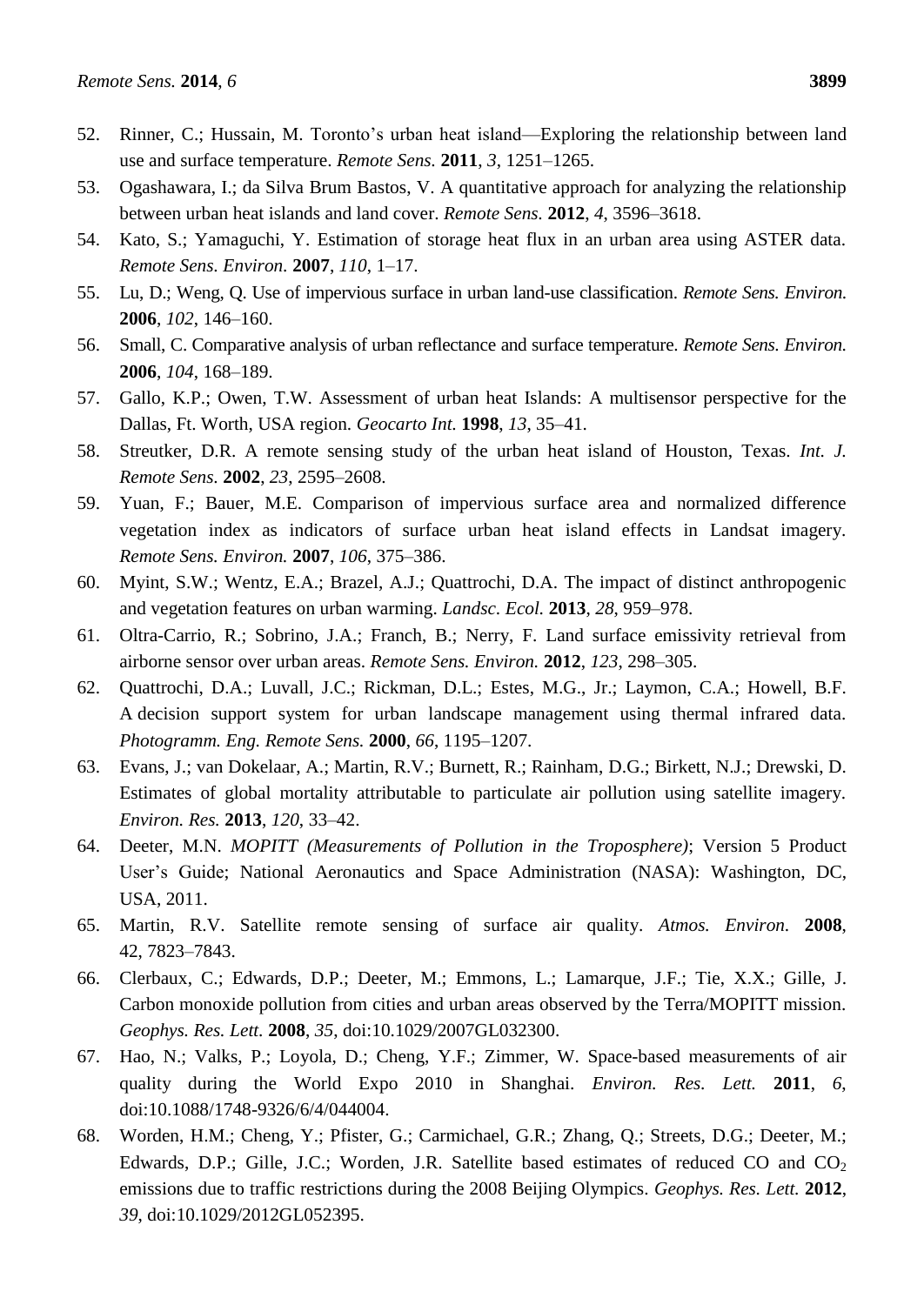- 69. Su, J.G.; Jerrett, M.; Beckerman, B.; Wilhelm, M.; Ghosh, J.K.; Ritz, B. Predicting traffic-related air pollution in Los Angeles using a distance decay regression selection strategy. *Environ. Res.* **2009**, *109*, 657–670.
- 70. Wentz, E.A.; Gober, P.; Balling, R.C., Jr.; Day, T.A. Spatial patterns and determinants of winter atmospheric carbon dioxide concentrations in an urban environment. *Ann. Assoc. Am. Geogr.* **2002**, *92*, 15–28.
- 71. Qiao, Z.; Tian, G.; Xiao, L. Diurnal and seasonal impacts of urbanization on the urban thermal environment: A case study of Beijing using MODIS data. *ISPRS J. Photogramm. Remote Sens.* **2013**, *85*, 93–101.
- 72. Kim, S.W.; Heckel, A.; McKeen, S.A.; Rost, G.J.; Hsie, E.Y.; Trainer, M.K.; Richter, A.; Burrows, J.P.; Peckham, S.E.; Grell, G.A. Satellite observed US power plant  $NO<sub>x</sub>$  emission reductions and their impact on air quality. *Geophys. Res. Lett.* **2006**, *33*, doi:10.1029/2006GL027749.
- 73. Buyantuyev, A.; Wu, J. Urban heat islands and landscape heterogeneity: Linking spatiotemporal variations in surface temperatures to land-cover and socioeconomic patterns. *Landsc. Ecol.* **2010**, *25*, 17–33.
- 74. Gupta, K.; Kumar, P.; Pathan, S.K.; Sharma, K.P. Urban Neighborhood Green Index—A measure of green spaces in urban areas. *Landsc. Urban Plan.* **2012**, *105*, 325–335.
- 75. Buyantuyev, A.; Wu, J. Urbanization alters spatiotemporal patterns of ecosystem primary production: A case study of the Phoenix metropolitan region, USA. *J. Arid Environ.* **2009**, *73*, 512–520.
- 76. Rao, P.; Hutyra, L.R.; Raciti, S.M.; Finzi, A.C. Field and remotely sensed measures of soil and vegetation carbon and nitrogen across an urbanization gradient in the Boston metropolitan area. *Urban Ecosyst.* **2013**, *16*, 593–616.
- 77. Nouri, H.; Beecham, S.; Hassanli, A.M.; Kazemi, F. Water requirements of urban landscape plants: A comparison of three factor-based approaches. *Ecol. Eng.* **2013**, *57*, 276–284.
- 78. Xu, H. Modification of Normalized Difference Water Index (NDWI) to enhance open water features in remotely sensed imagery. *Int. J. Remote Sens.* **2006**, *27*, 3025–3033.
- 79. Varshney, A. Improved NDBI differencing algorithm for built-up regions change detection from remote-sensing data: An automated approach. *Remote Sens. Lett.* **2013**, *4*, 504–512.
- 80. Zha, Y.; Gao, J.; Ni, S. Use of normalized difference built-up index in automatically mapping urban areas from TM imagery. *Int. J. Remote Sens.* **2003**, *24*, 583–594.
- 81. Vanderhaegen, S.; Canters, F. Developing urban metrics to describe the morphology of urban areas at block level. *Int. Arch. Photogramm. Remote Sens. Spat. Inf. Sci.* **2010**, *36*, 192–197.
- 82. Xu, H. Analysis of impervious surface and its impact on urban heat environment using the Normalized Difference Impervious Surface Index (NDISI). *Photogramm. Eng. Remote Sens.* **2010**, *76*, 557–565.
- 83. As-Syakur, A.R.; Adnyana, I.; Arthana, I.W.; Nuarsa, I.W. Enhanced Built-Up and Bareness Index (EBBI) for mapping built-up and bare land in an urban area. *Remote Sens.* **2012**, *4*, 2957–2970.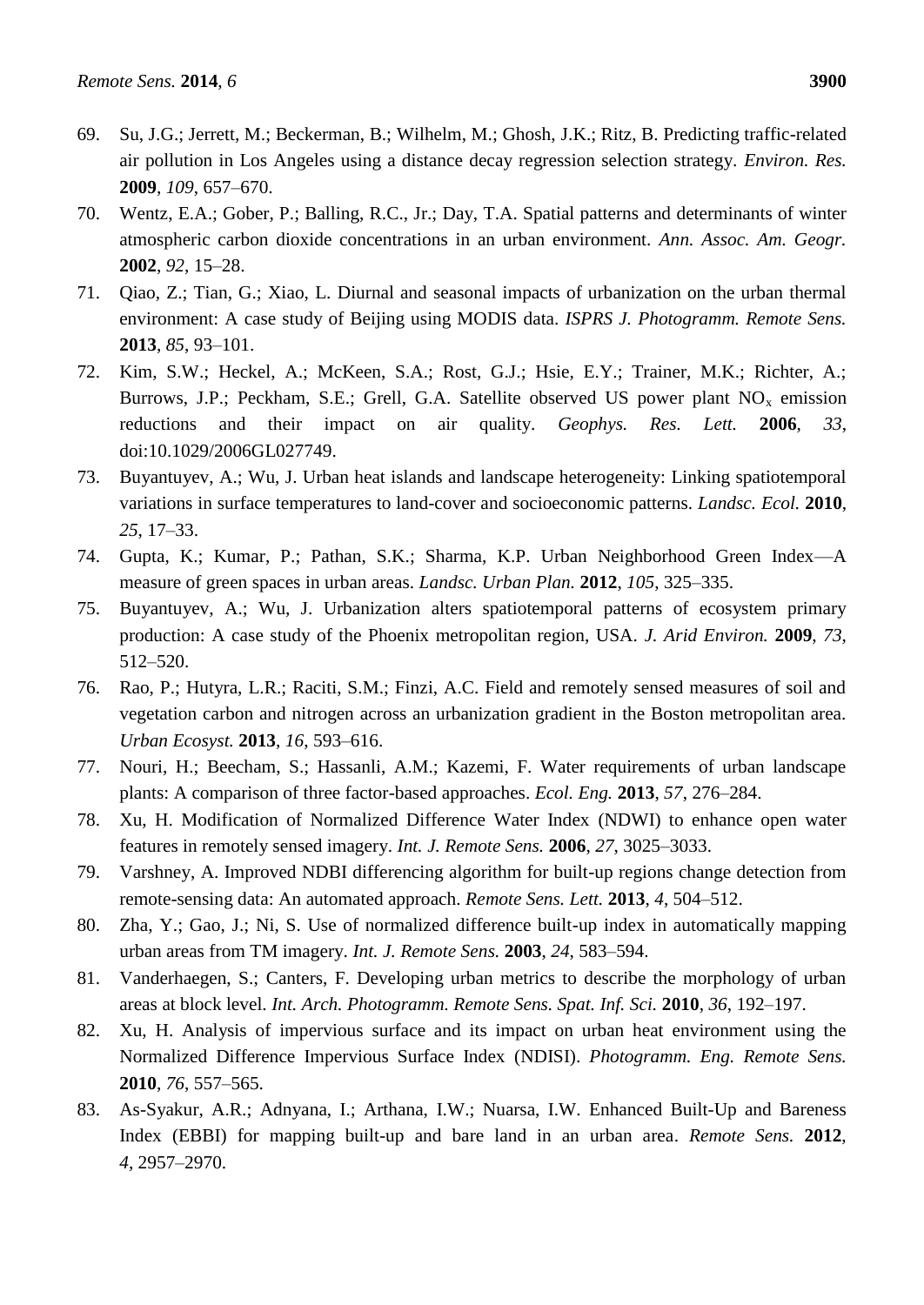- 84. He, C.; Shi, P.; Xie, D.; Zhao, Y. Improving the normalized difference built-up index to map urban built-up areas using a semiautomatic segmentation approach. *Remote Sens. Lett.* **2010**, *1*, 213–221.
- 85. Zhang, Q.; Schaaf, C.; Seto, K.C. The Vegetation Adjusted NTL Urban Index: A new approach to reduce saturation and increase variation in nighttime luminosity. *Remote Sens. Environ.* **2013**, *129*, 32–41.
- 86. Kit, O.; Luedeke, M. Automated detection of slum area change in Hyderabad, India using multitemporal satellite imagery. *ISPRS J. Photogramm. Remote Sens.* **2013**, *83*, 130–137.
- 87. Taubenböck, H.; Kraff, N. The physical face of slums—A structural comparison of slums in Mumbai, India based on remotely sensed data. *J. Built Environ.* **2013**, doi:10.1007/s10901-013-9333-x.
- 88. Stow, D.A.; Lippitt, C.D.; Weeks, J.R. Geographic object-based delineation of neighborhoods of Accra, Ghana using QuickBird satellite imagery. *Photogramm. Eng. Remote Sens.* **2010**, *76*, 907–914.
- 89. Baud, I.; Kuffer, M.; Pfeffer, K.; Sliuzas, R.; Karuppannan, S. Understanding heterogeneity in metropolitan India: The added value of remote sensing data for analyzing sub-standard residential areas. *Int. J. Appl. Earth Obs. Geoinf.* **2010**, *12*, 359–374.
- 90. Sluizas, R.; Kuffer, M. Analysing the Spatial Heterogeneity of Poverty Using Remote Sensing: Typology of Poverty Areas Using Selected RS Based Indicators. In *Remote Sensing–New Challenges of High Resolution, Bochum*; Proceedings of the EARSeL Joint Workshop; IEEE: Bochum, Germany, 2008; pp. 5–7.
- 91. Sutton, P.C.; Costanza, R. Global estimates of market and non-market values derived from nighttime satellite imagery, land cover, and ecosystem service valuation. *Ecol. Econ.* **2002**, *41*, 509–527.
- 92. Ghosh, T.; Anderson, S.; Powell, R.L.; Sutton, P.C.; Elvidge, C.D. Estimation of Mexico's informal economy and remittances using nighttime imagery. *Remote Sens.* **2009**, *1*, 418–444.
- 93. Ghosh, T.; Powell, R.L.; Anderson, S.; Sutton, P.C.; Elvidge, C.D. Informal economy and remittance estimates of India using nighttime imagery. *Int. J. Ecol. Econ. Stat.* **2010**, *17*, 16–50.
- 94. Henderson, J.V.; Storeygard, A.; Weil, D.N. *Measuring Economic Growth from Outer Space*; Working Paper No. w15199; National Bureau of Economic Research: Cambridge, MA, USA, 2009.
- 95. Doll, C.N.; Muller, J.P.; Morley, J.G. Mapping regional economic activity from night-time light satellite imagery. *Ecol. Econ.* **2006**, *57*, 75–92.
- 96. Ma, T.; Zhou, C.; Pei, T.; Haynie, S.; Fan, J. Quantitative estimation of urbanization dynamics using time series of DMSP/OLS nighttime light data: A comparative case study from China's cities. *Remote Sens. Environ.* **2012**, *124*, 99–107.
- 97. Herold, M.; Couclelis, H.; Clarke, K.C. The role of spatial metrics in the analysis and modeling of urban land use change. *Comput. Environ. Urban Syst.* **2005**, *29*, 369–399.
- 98. Seto, K.C.; Shepherd, J.M. Global urban land-use trends and climate impacts. *Curr. Opin. Environ. Sustain.* **2009**, *1*, 89–95.
- 99. Landsberg, H.E. *The Urban Climate*; Academic Press: New York, NY, USA, 1981; p. 275.
- 100. Grimm, N.B.; Faeth, S.H.; Golubiewski, N.E.; Redman, C.L.; Wu, J.G.; Bai, X.; Briggs, J.M. Global change and the ecology of cities. *Science* **2008**, *319*, 756–760.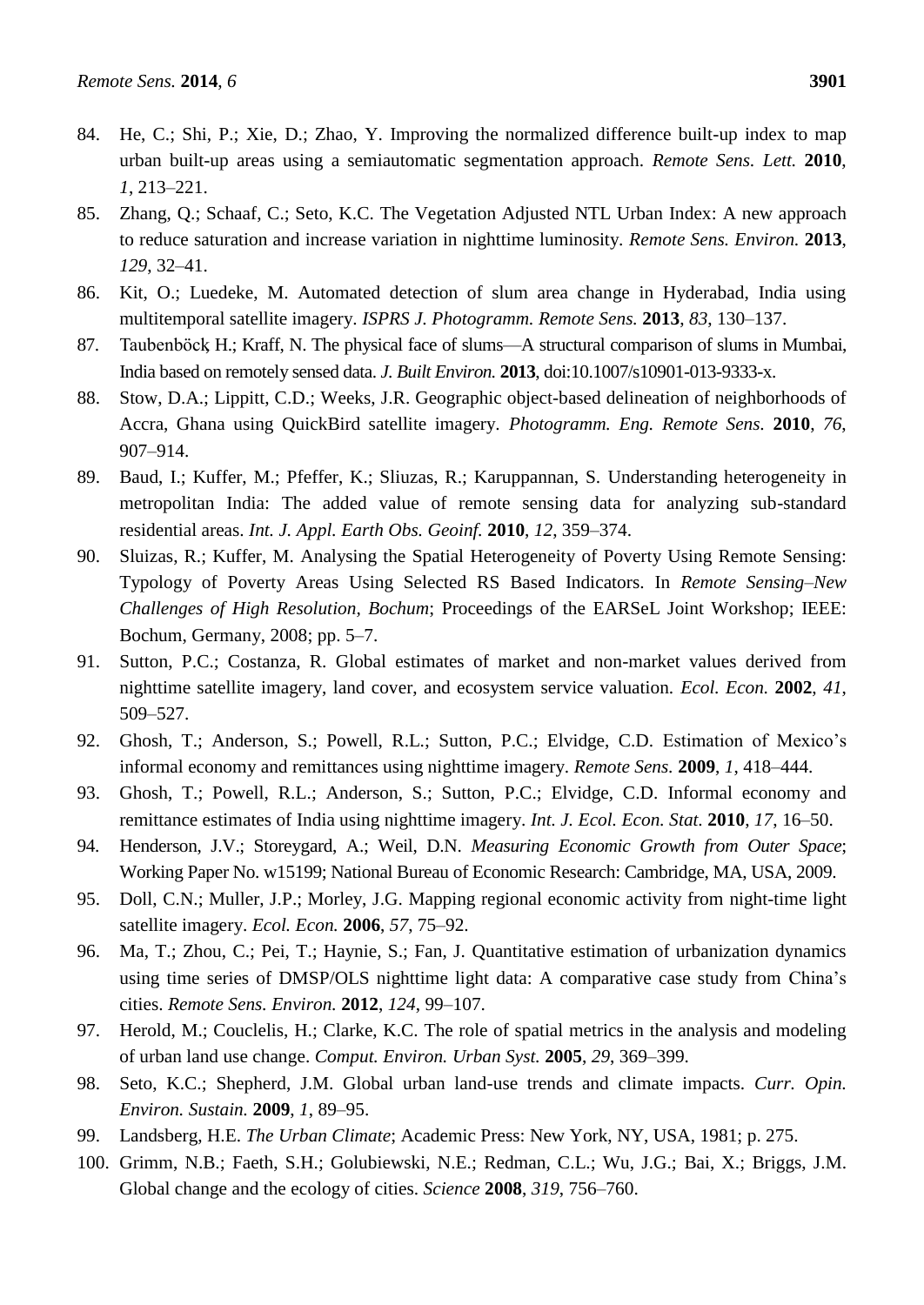- 101. Shepherd, J.M.; Stallins, J.A.; Jin, M.; Mote, T.L. Urbanization: Impacts on Clouds, Precipitation, and Lightning. In *Urban Ecosystem Ecology (Agronomy Monograph)*; Aitkenhead-Peterson, J., Volder, A., Eds.; American Society of Agronomy, Crop Science Society of America, Soil Science Society of America: Madison, WI, USA, 2010; p. 354.
- 102. Hirano, Y.; Yasuoka, Y.; Ichinose, T. Urban climate simulation by incorporating satellite-derived vegetation cover distribution into a Mesoscale Meteorological Model. *Theor. Appl. Climatol.* **2004**, *79*, 175–184.
- 103. Rigo, G.; Parlow, E.; Oesch, D. Validation of satellite observed thermal emission with *in-situ* measurements over an urban surface. *Remote Sens. Environ.* **2006**, *104*, SI 201–SI 210.
- 104. Hou, P.; Chen, Y.; Qiao, W.; Cao, G.; Jiang, W.; Li, J. Near-surface air temperature retrieval from satellite images and influence by wetlands in urban region. *Theor. Appl. Climatol.* **2013**, *111*, 109–118.
- 105. Weng, Q.; Lu, D.; Liang, B. Urban surface biophysical descriptions and land surface temperature variations. *Photogramm. Eng. Remote Sens.* **2006**, *72*, 1275–1286.
- 106. Nichol, J. Remote Sensing of Urban Areas. In *The Sage Handbook of Remote Sensing*; Warner, T.A., Ellis, M.D., Foody, G.M., Eds.; Sage Publications: Thousand Oaks, CA, USA, 2009; pp. 423–436.
- 107. Weng, Q. Thermal infrared remote sensing for urban climate environmental studies: Methods, applications, trends. *ISPRS J. Photogramm. Remote Sens.* **2009**, *64*, 335–344.
- 108. Zhou, H.; Shi, P.; Wang, J.; Yu, D.; Gao, L. Rapid urbanization and implications for river ecological services restoration: Case study in Shenzhen, China. *J. Urban Plan. Dev.* **2011**, *137*, 121–132.
- 109. Grimm, N.B.; Foster, D.; Groffman, P.; Grove, J.M.; Hopkinson, C.S.; Nadelhoffer, K.J.; Pataki, D.E.; Peters, D.P.C. The changing landscape: Ecosystem responses to urbanization and pollution across climatic and societal gradients. *Front. Ecol. Environ.* **2008**, *6*, 264–272.
- 110. Rosenzweig, C.; Solecki, W.D.; Parshall, L.; Lynn, B.; Cox, J.; Goldberg, R.; Hodges, S.; Gaffin, S.; Slosberg, R.B.; Savio, P.; *et al.* Mitigating New York city's heat island. *Bull. Am. Meteorol. Soc.* **2009**, *90*, 1297–1312.
- 111. Chapin, F.S.; Carpenter, S.R.; Kofinas, G.P.; Folke, C.; Abel, N.; Clark, W.C.; Olsson, P.; Smith, D.M.S.; Walker, B.; Young, O.R.; *et al.* Ecosystem stewardship: Sustainability strategies for a rapidly changing planet. *Trends Ecol. Evol.* **2010**, *25*, 241–249.
- 112. Schmid, H.P.; Cleugh, H.A.; Grimmond, C.S.B.; Oke, T.R. Spatial variability of energy fluxes in suburban terrain. *Bound.-Layer Meteorol.* **1991**, *54*, 249–276.
- 113. Shepherd, J.M. A review of current investigations of urban-induced rainfall and recommendations for the future. *Earth Interact.* **2005**, *9*, 1–27.
- 114. Liu, H.; Weng, Q. Scaling effect on the relationship between landscape pattern and land surface temperature: A case study of Indianapolis, United States. *Photogramm. Eng. Remote Sens.* **2009**, *75*, 291–304.
- 115. Zhan, W.F.; Chen, Y.H.; Zhou, J.; Wang, J.F.; Liu, W.Y.; Voogt, J.; Zhu, X.L.; Quan, J.L.; Li, J. Disaggregation of remotely sensed land surface temperature: Literature survey, taxonomy, issues, and caveats. *Remote Sens. Environ.* **2013**, *131*, 119–139.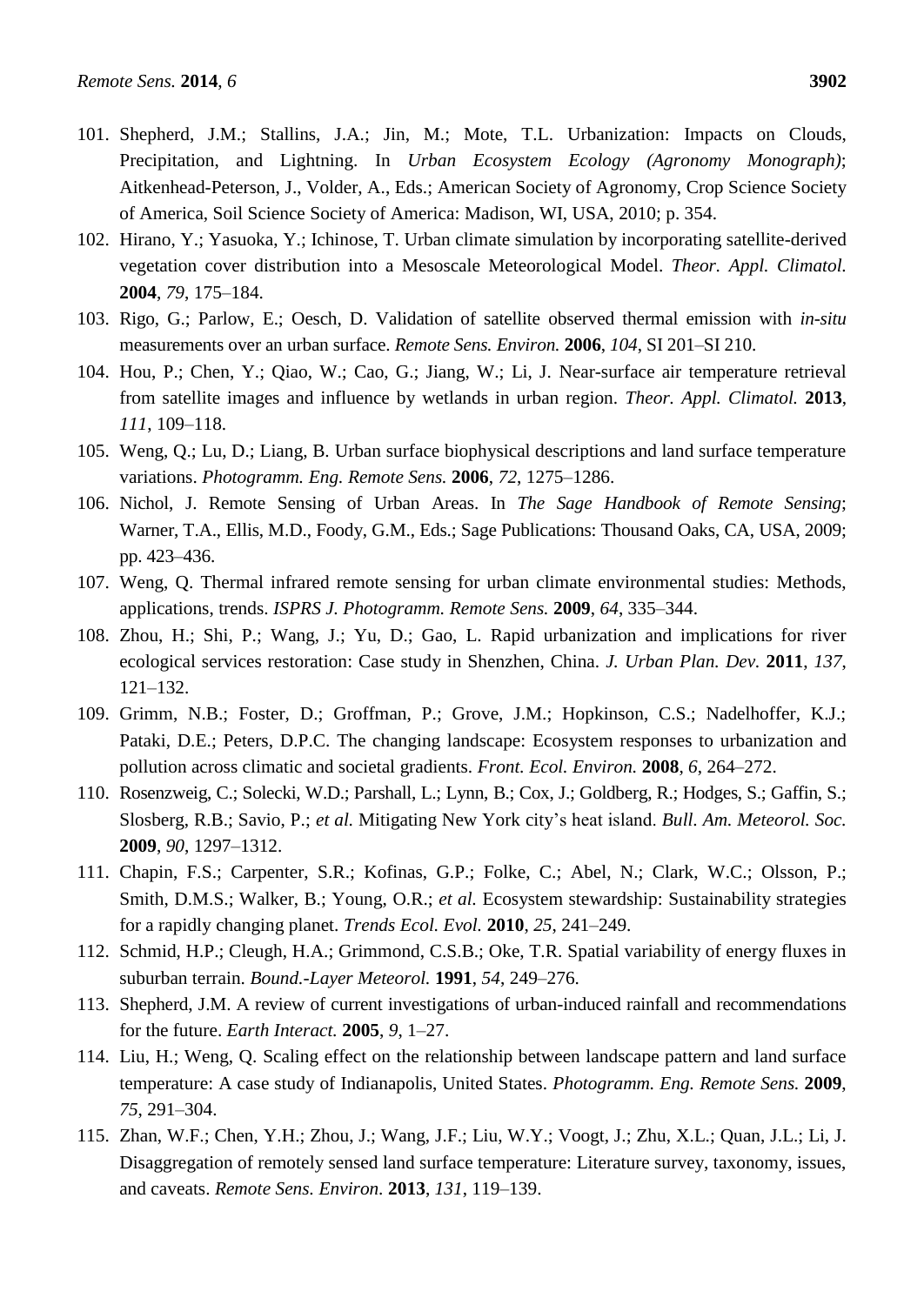- 116. Nichol, J. Remote sensing of urban heat islands by day and night. *Photogramm. Eng. Remote Sens.* **2005**, *71*, 613–621.
- 117. Balling, R.C.; Brazel, S.W. High-resolution surface-temperature patterns in a complex urban terrain. *Photogramm. Eng. Remote Sens.* **1998**, *54*, 1289–1293.
- 118. Dousset, B.; Gourmelon, F.; Laaidi, K.; Zeghnoun, A.; Giraudet, E.; Bretin, P.; Mauri, E.; Vandentorren, S. Satellite monitoring of summer heat waves in the Paris metropolitan area. *Int. J. Climatol.* **2011**, *31*, 313–323.
- 119. Rosenfeld, D.; Lensky, I.M. Satellite-based insights into precipitation formation processes in continental and maritime convective clouds. *Bull. Am. Meteorol. Soc.* **1998**, *79*, 2457–2476.
- 120. Ashley, W.S.; Bentley, M.L.; Stallins, J.A. Urban induced thunderstorm modification in the Southeast United States. *Clim. Chang.* **2012**, *113*, 481–498.
- 121. Shepherd, J.M.; Pierce, H.; Negri, A.J. Rainfall modification by major urban areas: Observations from spaceborne rain radar on the TRMM satellite. *J. Appl. Meteorol.* **2002**, *41*, 689–701.
- 122. Muller, C.L.; Kidd, C.; Fairchild, I.J.; Baker, A. Investigation into clouds and precipitation over an urban area using micro rain radars, satellite remote sensing and fluorescence spectrophotometry. *Atmos. Res.* **2010**, *96*, 241–255.
- 123. Srivastava, S.; Lal, S.; Subrahamanyam, D.B.; Gupta, S.; Venkataramani, S.; Rajesh, T.A. Seasonal variability in mixed layer height and its impact on trace gas distribution over a tropical urban site: Ahmedabad. *Atmos. Res.* **2010**, *96*, 79–87.
- 124. Jacobson, M.; Delucchi, M. Providing all global energy with wind, water, and solar power, Part I: Technologies, energy resources, quantities and areas of infrastructure, and materials. *Energy Policy* **2011**, *39*, 1154–1169.
- 125. Han, Y.; Lau, S.L.; Kayhanian, M.; Stenstrom, M.K. Characteristics of highway stormwater runoff. *Water Environ. Res.* **2006**, *78*, 2377–2388.
- 126. Wu, C.; Murray, A. Estimating impervious surface distribution by spectral mixture analysis. *Remote Sens. Environ.* **2003**, *84*, 493–505.
- 127. Matsushita, B.; Fukushima, T. Methods for retrieving hydrologically significant surface parameters from remote sensing: A review for applications to East Asia region. *Hydrol. Process.* **2009**, *533*, 524–533.
- 128. Durga Rao, K.H.V. Multi-criteria spatial decision analysis for forecasting urban water requirements: A case study of Dehradun city, India. *Landsc. Urban Plan.* **2005**, *71*, 163–174.
- 129. Machault, V.; Vignolles, C.; Borchi, F.; Vounatsou, P.; Pages, F.; Briolant, S.; Lacaux, J.; Rogier, C. The use of remotely sensed environmental data in the study of Malaria. *Geospat. Health* **2011**, *5*, 151–168.
- 130. Adriaens, P.; Skerlos, S.; Edwards, E.A.; Goovaerts, P.; Egli, T. Intelligent infrastructure for sustainable potable water supplies: A roundtable for emerging transnational research and technology development needs. *Biotechnol. Adv.* **2003**, *22*, 119–134.
- 131. He, H.; Zhou, J.; Wu, Y.; Zhang, W.; Xie, X. Modeling the interaction of urbanization and surface water quality environment. *Environ. Forensics* **2008**, *9*, 215–225.
- 132. Coskun, H.G. Remote sensing and GIS techniques for temporal evaluation of environmental impacts on major drinking water dam and Basin of Metropolis Istanbul. *Fresenius Environ. Bull.* **2009**, *18*, 261–269.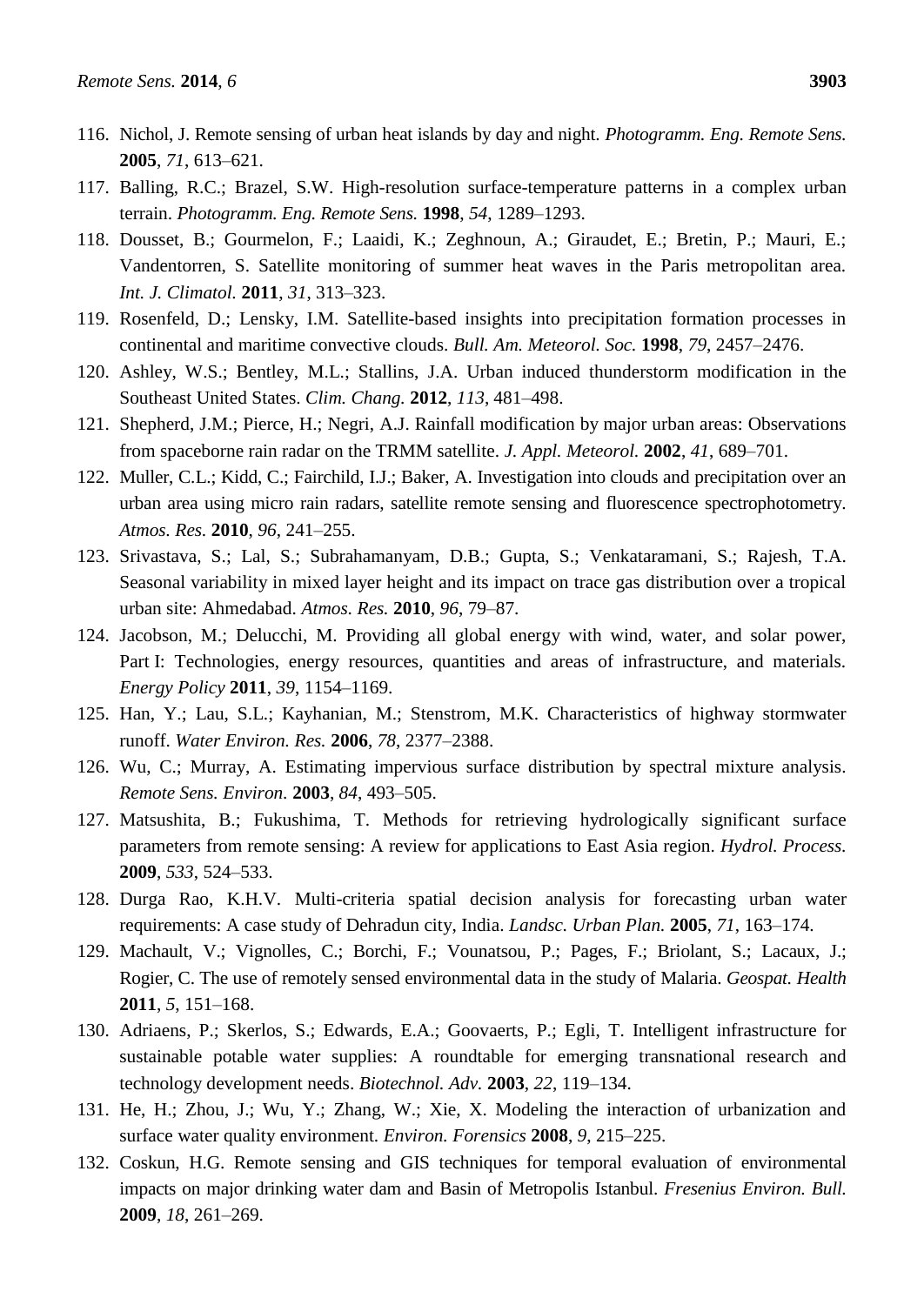- 133. Ulugtekin, N.; Balcik, F.B.; Dogru, A.O.; Goksel, C.; Alaton, I.A.; Orhon, D. The use of remote sensing and geographic information systems for the evaluation of river basins: A case study for Turkey, Marmara River Basin and Istanbul. *J. Environ. Sci. Health Part A Toxic Hazard. Subst. Environ. Eng.* **2009**, *44*, 388–396.
- 134. Musaoglu, N.; Tanik, A.; Kocabas, V. Identification of land-cover changes through image processing and associated impacts on water reservoir conditions. *Environ. Manag.* **2005**, *35*, 220–230.
- 135. Kucukmehmetoglu, M.; Geymen, A. Measuring the spatial impacts of urbanization on the surface water resource basins in Istanbul *via* remote sensing. *Environ. Monit. Assess.* **2008**, *142*, 153–169.
- 136. Oki, K.; Yasuoka, Y. Mapping the potential annual total nitrogen load in the river basins of Japan with remotely sensed imagery. *Remote Sens. Environ.* **2008**, *112*, 3091–3098.
- 137. Hellweger, F.L.; Miller, W.; Oshodi, K.S. Mapping turbidity in the Charles River, Boston using a high resolution satellite. *Environ. Monit. Assess.* **2007**, *132*, 311–320.
- 138. Carlson, T.N. Applications of remote sensing to urban problems. *Remote Sens. Environ.* **2003**, *86*, 273–274.
- 139. Lin, Y.P.; Lin, Y.B.; Wang, Y.T.; Hong, N.M. Monitoring and predicting land use changes and the hydrology of the urbanized Paochiao Watershed in Taiwan using remote sensing data, urban growth models and a hydrological model. *Sensors* **2008**, *8*, 658–680.
- 140. Chabaeva, A.; Civco, D.A.; Hurd, J.D. Assessment of impervious surface estimation techniques. *ASCE J. Hydrol. Eng.* **2009**, *14*, 377–387.
- 141. Morgan, K.M.; Newland, L.W.; Weber, E.; Busbey, A.B. Using SPOT satellite data to map impervious cover for urban runoff predictions. *Toxicol. Environ. Chem.* **1993**, *40*, 11–16.
- 142. Kepner, W.G.; Semmens, D.J.; Bassett, S.D.; Mouat, D.A.; Goodrich, D.C. Scenario analysis for the San Pedro River, analyzing hydrological consequences of a future environment. *Environ. Monit. Assess.* **2004**, *94*, 115–127.
- 143. Thanapura, P.; Helder, D.L.; Burckhard, S.; Warmath, E.; O'Neill, M.; Galster, D.H. Mapping urban land cover using QuickBird NDVI image and GIS spatial modeling for runoff coefficient determination. *Photogramm. Eng. Remote Sens.* **2007**, *73*, 57–65.
- 144. Ackerman, D.; Stein, E.D. Estimating the variability and confidence of land use and imperviousness relationships at a regional scale. *J. Am. Water Resour. Assoc.* **2008**, *44*, 996–1008.
- 145. Jat, M.K.; Khare, D.; Garg, P.K.; Shankar, V. Remote sensing and GIS-based assessment of urbanization and degradation of watershed health. *Urban Water J.* **2009**, *6*, 251–263.
- 146. Rekha, V.B.; Thomas, A.P.; Suma, M.; Vijith, H. An integration of spatial information technology for groundwater potential and quality investigations in Koduvan Ár Sub-Watershed of Meenachil River Basin, Kerala, India. *J. Indian Soc. Remote Sens.* **2011**, *39*, 63–71.
- 147. Dujardin, J.; Batelaan, O.; Canters, F.; Boel, S.; Anibas, C.; Bronders, J. Improving surface-subsurface water budgeting using high resolution satellite imagery applied on a brownfield. *Sci. Total Environ.* **2011**, *409*, 800–809.
- 148. Sanders, B.F.; Schubert, J.E.; Gallegos, H.A. Integral formulation of shallow-water equations with anisotropic porosity for urban flood modeling. *J. Hydrol.* **2008**, *362*, 19–38.